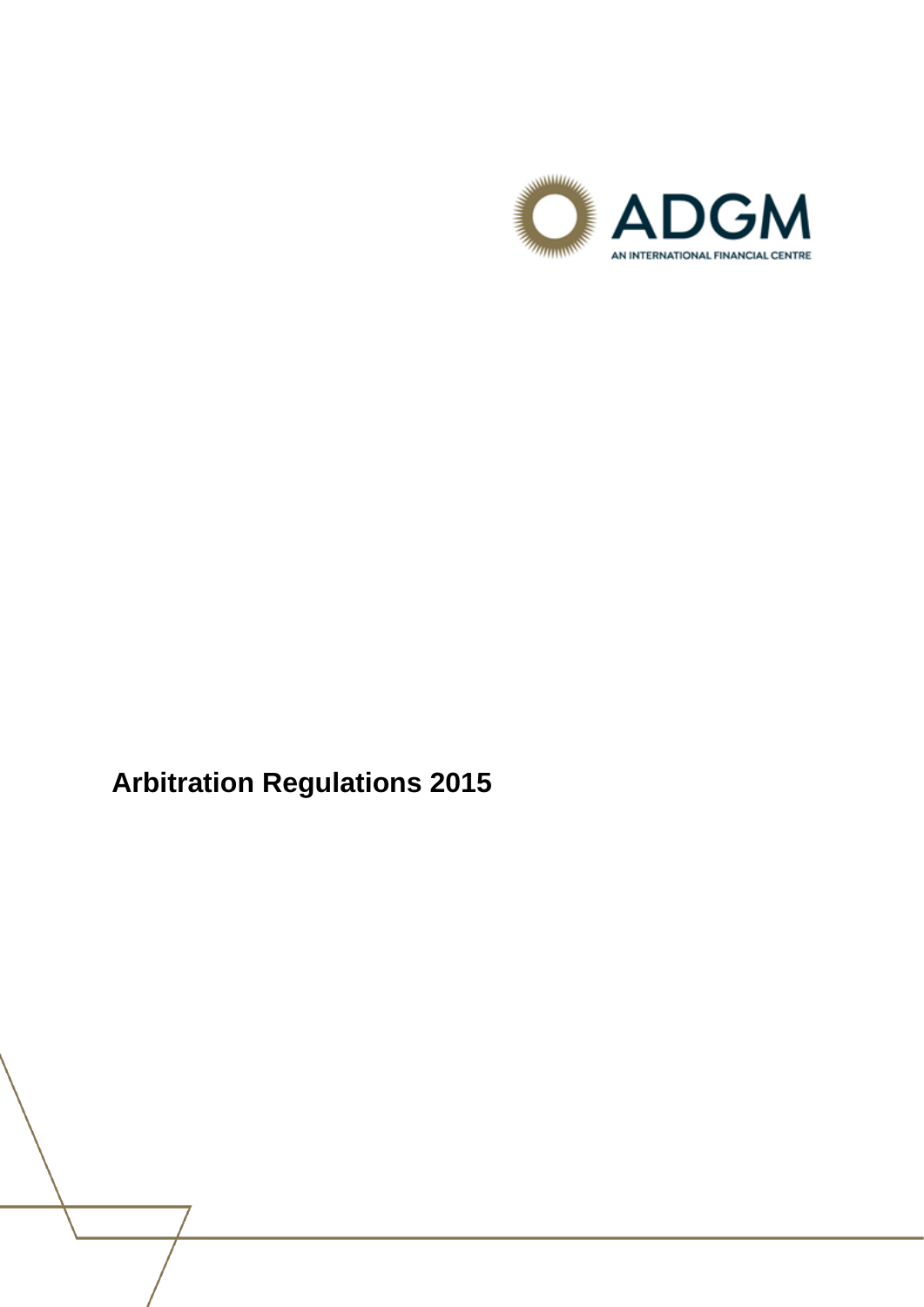

## **Table of Contents**

## **Section**

## Page

| 1.  |                                                                                          |  |
|-----|------------------------------------------------------------------------------------------|--|
| 2.  |                                                                                          |  |
| 3.  |                                                                                          |  |
| 4.  |                                                                                          |  |
| 5.  |                                                                                          |  |
| 6.  |                                                                                          |  |
| 7.  |                                                                                          |  |
|     |                                                                                          |  |
| 8.  |                                                                                          |  |
|     |                                                                                          |  |
|     |                                                                                          |  |
| 9.  |                                                                                          |  |
| 10. |                                                                                          |  |
| 11. |                                                                                          |  |
|     |                                                                                          |  |
| 12. |                                                                                          |  |
| 13. | Authority of the Court to perform functions of arbitration assistance and supervision  3 |  |
|     |                                                                                          |  |
| 14. |                                                                                          |  |
| 15. |                                                                                          |  |
| 16. |                                                                                          |  |
| 17. |                                                                                          |  |
|     |                                                                                          |  |
| 18. |                                                                                          |  |
| 19. |                                                                                          |  |
| 20. |                                                                                          |  |
| 21. |                                                                                          |  |
| 22. |                                                                                          |  |
| 23. |                                                                                          |  |
| 24. |                                                                                          |  |
|     |                                                                                          |  |
| 25. |                                                                                          |  |
| 26. |                                                                                          |  |
| 27. |                                                                                          |  |
|     |                                                                                          |  |
| 28. |                                                                                          |  |
| 29. |                                                                                          |  |
| 30. |                                                                                          |  |
| 31. |                                                                                          |  |
| 32. |                                                                                          |  |
|     |                                                                                          |  |
|     |                                                                                          |  |
| 33. |                                                                                          |  |
| 34. |                                                                                          |  |
| 35. |                                                                                          |  |
| 36. |                                                                                          |  |
| 37. |                                                                                          |  |
| 38. |                                                                                          |  |
| 39. |                                                                                          |  |
| 40. |                                                                                          |  |
| 41. |                                                                                          |  |
| 42. |                                                                                          |  |
| 43. |                                                                                          |  |
| 44. |                                                                                          |  |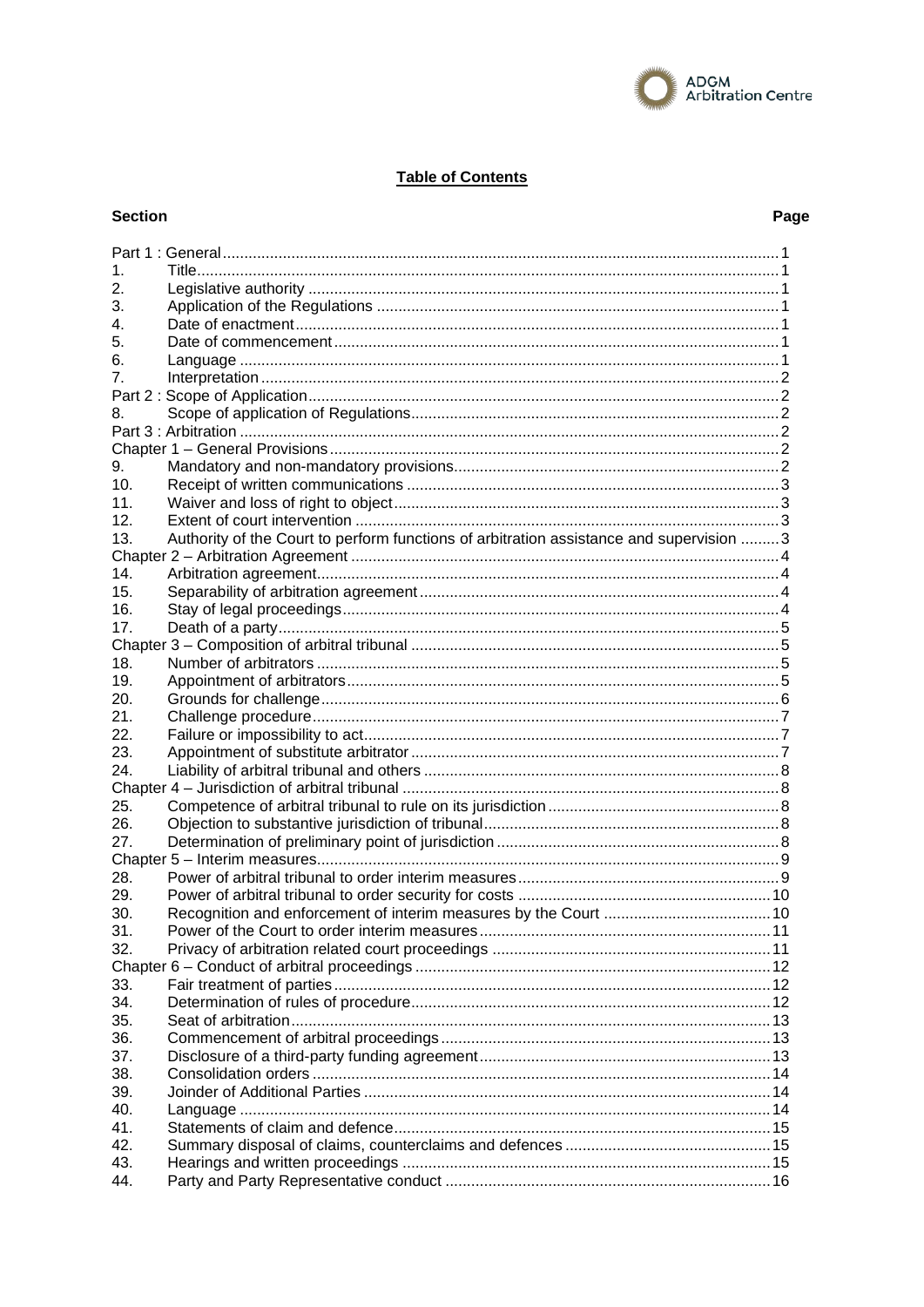

| 45.<br>46. |                                                                              |  |
|------------|------------------------------------------------------------------------------|--|
| 47.        |                                                                              |  |
| 48.        |                                                                              |  |
|            |                                                                              |  |
| 49.        |                                                                              |  |
| 50.        |                                                                              |  |
| 51.        |                                                                              |  |
| 52.        |                                                                              |  |
| 53.        |                                                                              |  |
| 54.        |                                                                              |  |
| 55.        |                                                                              |  |
| 56.        |                                                                              |  |
| 57.        |                                                                              |  |
|            |                                                                              |  |
| 58.        | Application for setting aside as exclusive recourse against arbitral award23 |  |
| 59.        |                                                                              |  |
|            |                                                                              |  |
| 60.        |                                                                              |  |
| 61.        |                                                                              |  |
| 62.        |                                                                              |  |

## **Schedules**

| 2. |  |
|----|--|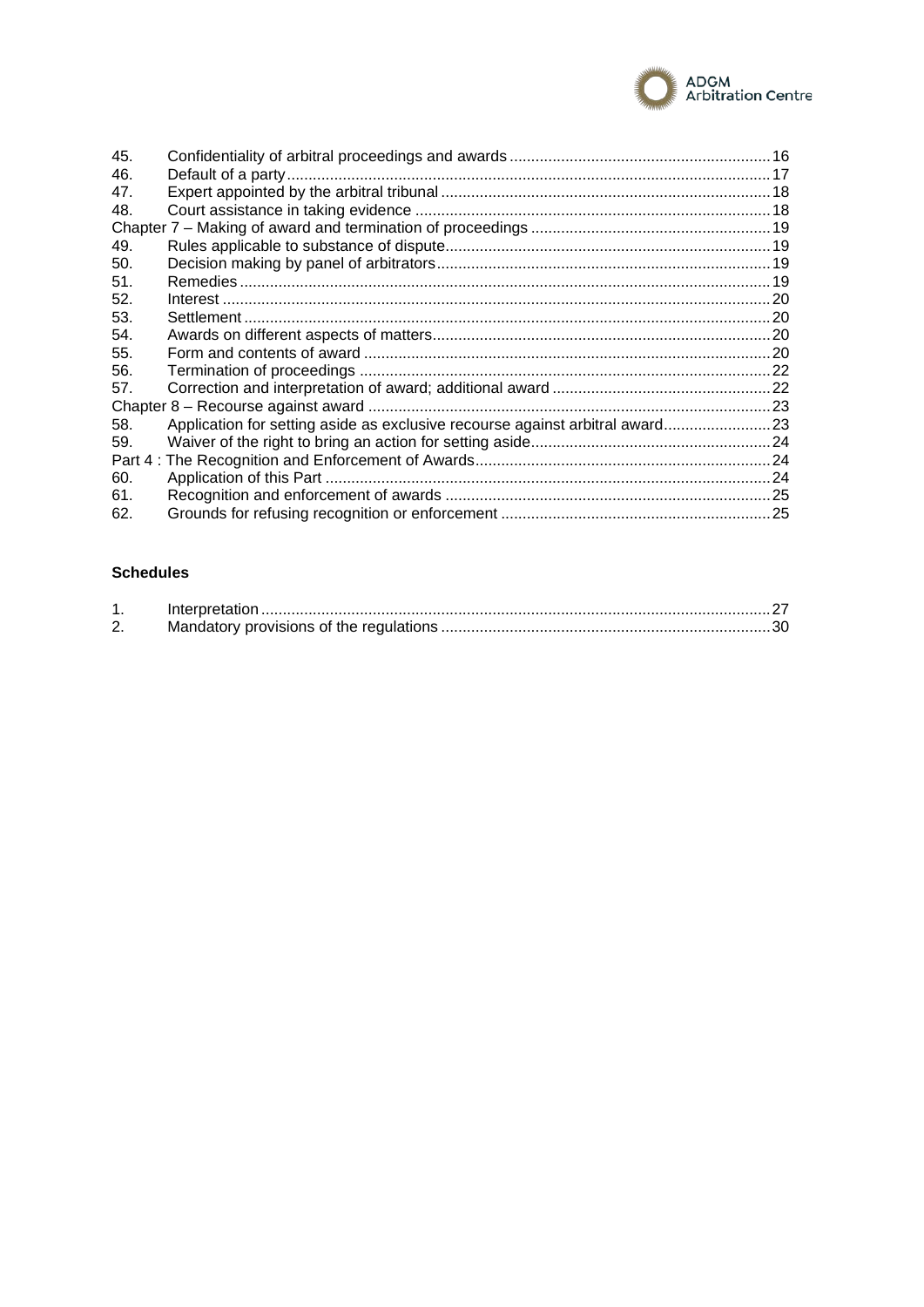

## **ARBITRATION REGULATIONS 2015**

Regulations to make provision for the conduct of arbitral proceedings, and the recognition and enforcement of arbitral awards, within the Abu Dhabi Global Market, and for connected purposes.

Date of Enactment: 17 December 2015

The Board of Directors of the Abu Dhabi Global Market, in exercise of its powers under Article 6(1) of Law No. 4 of 2013 concerning the Abu Dhabi Global Market issued by His Highness the Ruler of the Emirate of Abu Dhabi, hereby enacts the following Regulations:

## **PART 1: GENERAL**

#### <span id="page-3-1"></span><span id="page-3-0"></span>**1. Title**

These Regulations may be cited as the "Arbitration Regulations 2015".

#### <span id="page-3-2"></span>**2. Legislative authority**

These Regulations are made by the Board.

#### <span id="page-3-3"></span>**3. Application of the Regulations**

- (1) These Regulations apply in the whole of the Abu Dhabi Global Market.
- (2) The provisions of Federal Law No.(6) of 2018 on Arbitration, or any other Federal Law in respect of arbitration, shall not apply in respect of arbitrations or arbitral awards that are subject to these Regulations.<sup>[1](#page-3-7)</sup>

#### <span id="page-3-4"></span>**4. Date of enactment**

These Regulations are enacted on the date specified by the Board in the resolution approving the adoption of these Regulations.

## <span id="page-3-5"></span>**5. Date of commencement**

These Regulations come into force on the date of their publication. The Board may by rules make any transitional, transitory, consequential, saving, incidental or supplementary provision in relation to the commencement of these Regulations as the Board thinks fit.

## <span id="page-3-6"></span>**6. Language**

The English text of these Regulations shall be the official original text. Any translation thereof into another language shall not be authoritative and in the event of any discrepancy between the English text of these Regulations and any other version, the English text shall prevail.

<span id="page-3-7"></span><sup>1</sup> Amended 23 December 2020.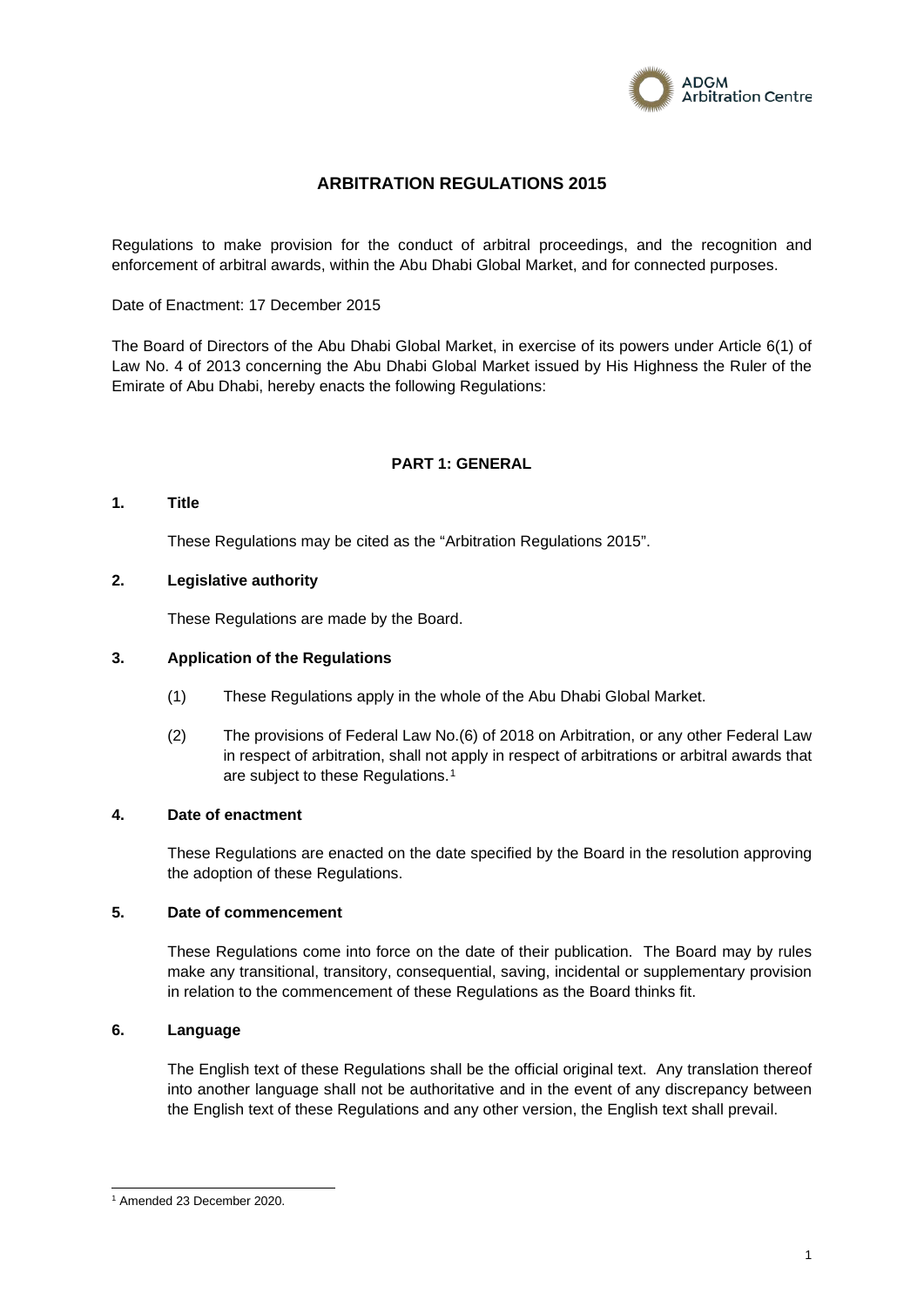

## <span id="page-4-0"></span>**7. Interpretation**

[Schedule 1](#page-29-1) contains:

- (a) interpretative provisions which apply to these Regulations; and
- (b) a list of defined terms used in these Regulations.

## **PART 2: SCOPE OF APPLICATION**

## <span id="page-4-2"></span><span id="page-4-1"></span>**8. Scope of application of Regulations**

Unless stated otherwise, [Part 3](#page-4-3) of these Regulations shall apply to arbitrations where the seat of the arbitration is the Abu Dhabi Global Market, or where an arbitration agreement applies these Regulations. [Part 4](#page-26-1) of these Regulations shall apply to the recognition and enforcement of arbitral awards in the Abu Dhabi Global Market, irrespective of the state or jurisdiction in which they are made.

## <span id="page-4-4"></span>**PART 3: ARBITRATION**

## **Chapter 1 – General Provisions**

## <span id="page-4-5"></span><span id="page-4-3"></span>**9. Mandatory and non-mandatory provisions**[2](#page-4-6)

- (1) The mandatory provisions of this [Part 3](#page-4-3) and [Part 4](#page-26-1) are listed in [Schedule 2](#page-32-1) and have effect notwithstanding any agreement to the contrary.
- (2) The other provisions of this [Part 3](#page-4-3) (the "non-mandatory" provisions) allow the parties to make their own arrangements by agreement but shall apply in the absence of such agreement. For the avoidance of doubt, [Part 4](#page-26-1) does not contain any non-mandatory provisions.
- (3) The parties may make such arrangements by agreeing to the application of arbitration rules, including those of any institution, or providing any other means by which a matter may be decided.
- (4) The choice of law other than the law of the Abu Dhabi Global Market as the applicable law in respect of a matter provided for by a non-mandatory provision of this [Part 3](#page-4-3) is equivalent to an agreement making provision about that matter. For this purpose, an applicable law determined in accordance with the parties' agreement, or which is objectively determined in the absence of any express or implied choice, shall be treated as chosen by the parties.

<span id="page-4-6"></span><sup>2</sup> Amended 23 December 2020.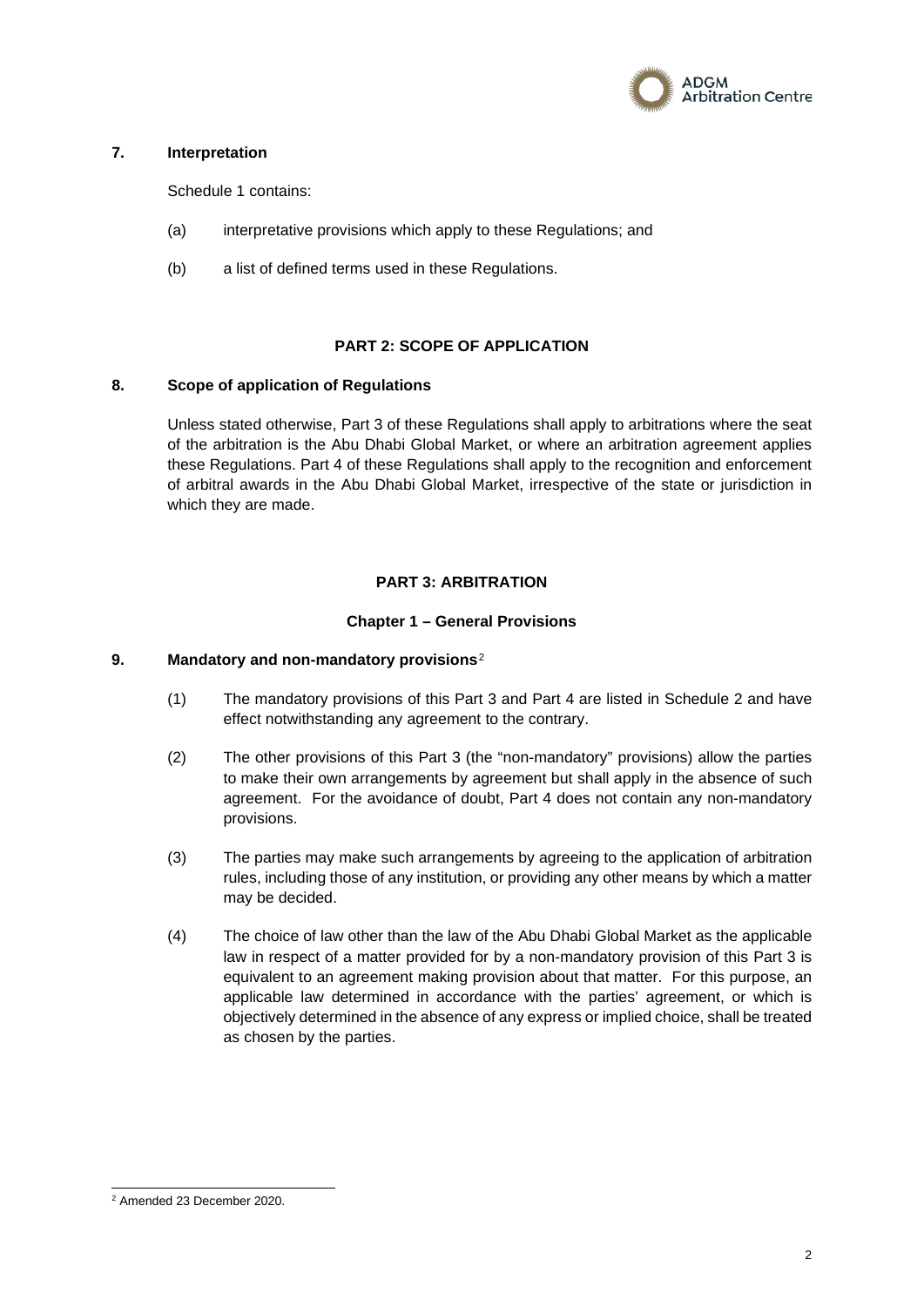

## <span id="page-5-0"></span>**10. Receipt of written communications**

Unless otherwise agreed by the parties to a dispute:

- (a) any written communication, notification, or proposal is deemed to have been received if it is delivered to the addressee personally or if it is delivered at his place of business, habitual residence, mailing or electronic address; if none of these can be found after making a reasonable inquiry, a written communication is deemed to have been received if it is sent to the addressee's last known place of business, habitual residence, mailing or electronic address by any means which provides a record of the attempt to deliver it;
- (b) the communication is deemed to have been received on the day it is so delivered; and
- (c) time periods specified in these Regulations, or to be agreed by the parties or determined by the arbitral tribunal in accordance with these Regulations, shall start to run on the day following the day when a notice or communication is received. If the last day of any such period is an official holiday or a non-business day at the place where the notice or communication is received, the period shall be extended until the first business day which follows. Official holidays and non-business days occurring during the running of the period of time shall otherwise be included for the purposes of calculating the period.

## <span id="page-5-4"></span><span id="page-5-1"></span>**11. Waiver and loss of right to object**

- (1) A party which, knowingly and without a legitimate reason, fails to object to an irregularity before the arbitral tribunal in a timely manner, or if a time limit is provided in any applicable arbitration rules, within such period of time, shall be deemed to have waived its right to object to such irregularity.
- (2) An objection to an irregularity under subsection [\(1\)](#page-5-4) shall include any objection (a) that the tribunal lacks substantive jurisdiction; (b) that the proceedings have been improperly conducted; (c) that there has been a failure to comply with the arbitration agreement or with any provision of this [Part 3;](#page-4-3) or (d) that there has been any other irregularity affecting the tribunal or the proceedings.
- (3) Where the arbitral tribunal rules that it has substantive jurisdiction and a party to arbitral proceedings who could have questioned that ruling by challenging the award (or pursuant to any other process that may be agreed by the parties), does not do so, or does not do so within the time allowed by the arbitration agreement or any provision of this [Part 3,](#page-4-3) he may not object later to the tribunal's substantive jurisdiction on any ground which was the subject of that ruling.

## <span id="page-5-2"></span>**12. Extent of court intervention**

In matters governed by these Regulations, no court shall intervene except to the extent so provided in these Regulations.

#### <span id="page-5-3"></span>**13. Authority of the Court to perform functions of arbitration assistance and supervision**

The functions referred to in sections [16,](#page-6-3) [27,](#page-10-4) [30,](#page-12-1) [31,](#page-13-0) [32,](#page-13-1) [48,](#page-20-1) [58,](#page-25-1) [61](#page-27-0) and [62](#page-27-1) of these Regulations shall be performed by the Court, while the functions referred to in sections [19\(3\),](#page-8-1) [19\(4\),](#page-8-2) [19\(5\),](#page-8-3) [19\(6\),](#page-8-4) [21\(2\),](#page-9-3) [22\(1\),](#page-9-4) [23\(2\),](#page-9-5) [39\(2\)](#page-16-3) and [56\(5\)](#page-24-2) shall be performed by the Court subject to any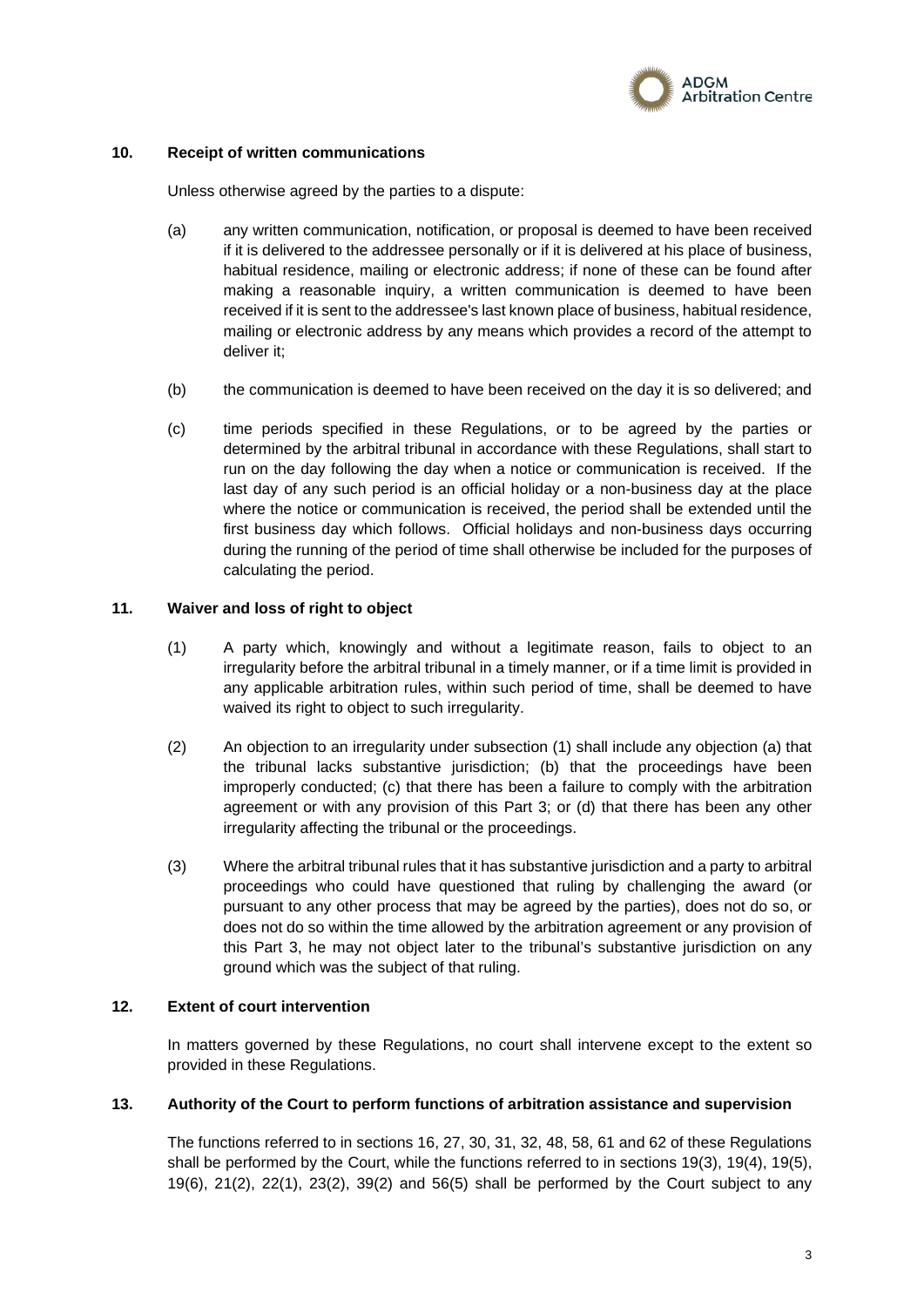

process agreed between the parties in the arbitration agreement or by a subsequent written agreement.[3](#page-6-5)

## <span id="page-6-0"></span>**Chapter 2 – Arbitration Agreement**[4](#page-6-6)

#### <span id="page-6-1"></span>**14. Arbitration agreement**

- (1) An arbitration agreement is an agreement by the parties to submit to arbitration all or certain disputes which have arisen or which may arise between them in respect of a defined legal relationship, whether contractual or not. An arbitration agreement may be in the form of an arbitration clause in a contract or in the form of a separate agreement.
- <span id="page-6-4"></span>(2) An arbitration agreement shall be in writing. This requirement shall be regarded as satisfied if the content of the arbitration agreement is recorded in any written form by one or more of the parties to it or by a third party with the authority of the parties to the agreement. An arbitration agreement which is in writing but has not been signed (whether in hardcopy or electronically) may be made binding orally or by conduct.
- (3) For the purposes of subsection [\(2\),](#page-6-4) the requirement that an arbitration agreement be in writing is met by an electronic communication if the information contained therein is accessible so as to be useable for subsequent reference; an electronic communication is any communication that the parties make by means of data messages; a data message is information generated, sent, received or stored by electronic, digital, magnetic, wireless, optical, electromagnetic or similar means.
- (4) Furthermore, an arbitration agreement is in writing if it is contained in an exchange of statements of claim and defence in which the existence of an arbitration agreement is alleged by one party and not denied by the other.
- (5) The reference in a contract to any document containing an arbitration clause constitutes an arbitration agreement in writing, provided that the reference is such as to make that clause part of the contract.
- (6) An arbitration agreement giving any party a unilateral or asymmetrical right to refer a dispute either to an arbitral tribunal or a court does not contravene these Regulations and shall not be rendered invalid for that reason.

## <span id="page-6-2"></span>**15. Separability of arbitration agreement**

Unless otherwise agreed by the parties, an arbitration agreement which forms or was intended to form part of another agreement (whether or not in writing) shall not be regarded as invalid, non-existent or ineffective because that other agreement is invalid, or did not come into existence or has become ineffective, and the arbitration agreement shall for that purpose be treated as a distinct agreement.

#### <span id="page-6-3"></span>**16. Stay of legal proceedings**

<span id="page-6-5"></span><sup>3</sup> Amended 23 December 2020.

<span id="page-6-6"></span><sup>4</sup> Amended 23 December 2020.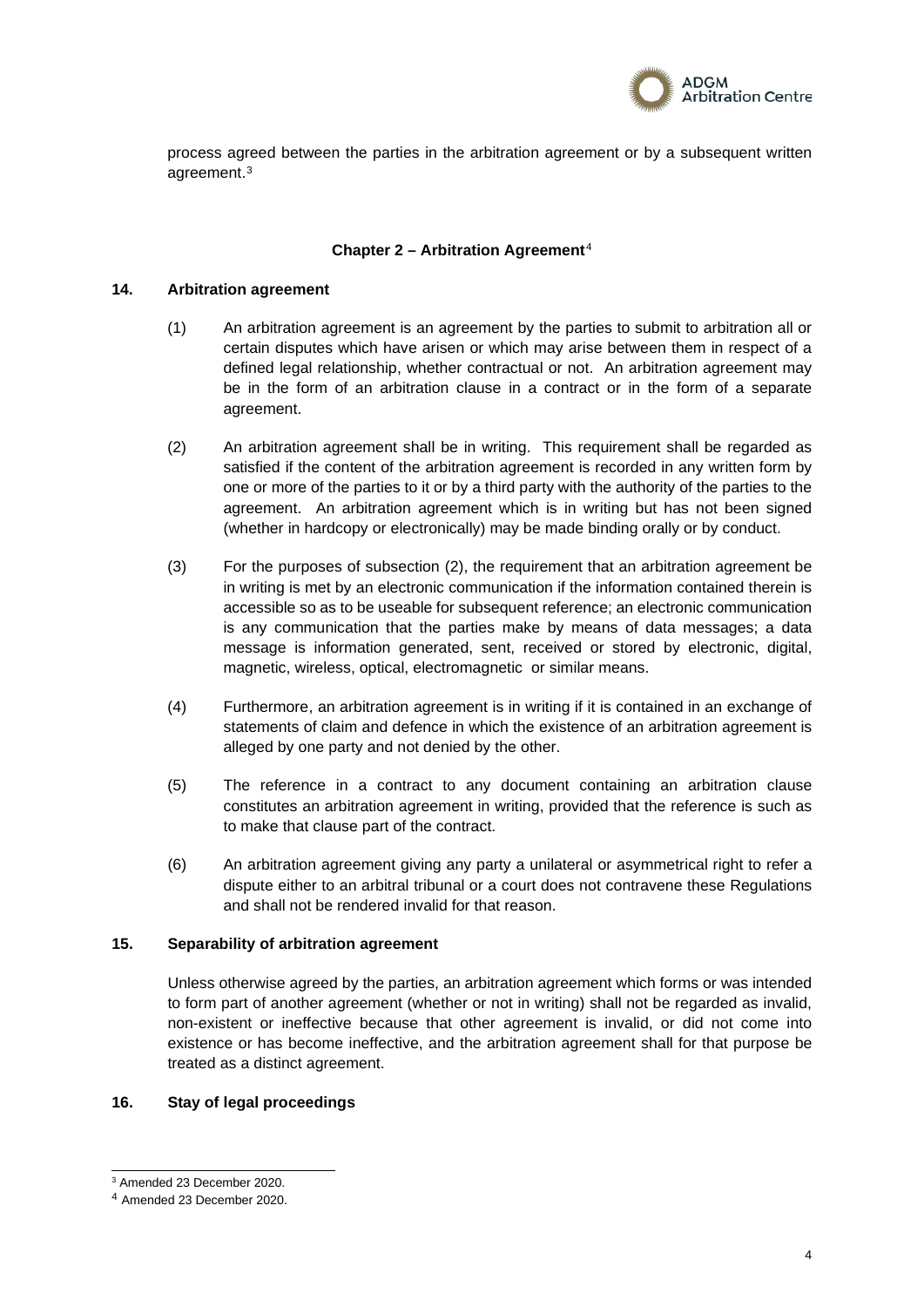

- <span id="page-7-4"></span>(1) A party to an arbitration agreement against whom legal proceedings in the Court are brought (whether by way of claim or counterclaim) in respect of a matter which is the subject of the arbitration agreement may (upon notice to the other parties to the proceedings) apply to the Court to stay the proceedings so far as they concern that matter.
- (2) On an application being made under subsectio[n \(1\),](#page-7-4) the Court shall grant a stay unless satisfied that the arbitration agreement is null and void, inoperative, or incapable of being performed.
- (3) An application may:
	- (a) be made notwithstanding that the matter is to be referred to arbitration only after the exhaustion of other dispute resolution procedures; and
	- (b) not be made by a person before taking the appropriate procedural step (if any) to acknowledge the legal proceedings against him or after he has taken any step in those proceedings to answer the substantive claim.
- (4) Where an application referred to in subsection [\(1\)](#page-7-4) has been brought, arbitral proceedings may nevertheless be commenced or continued, and an award may be made, while the issue is pending before the Court.
- (5) If the Court refuses to stay the legal proceedings, any provision that the award is a condition precedent to the bringing of legal proceedings in respect of any matter is of no effect in relation to those proceedings.
- (6) This section [16](#page-6-3) shall also apply where the arbitration is not seated in the Abu Dhabi Global Market, and where no seat has been designated or determined.

## <span id="page-7-5"></span><span id="page-7-0"></span>**17. Death of a party**

- (1) Unless otherwise agreed by the parties, an arbitration agreement is not discharged by the death of a party and may be enforced by or against the personal representatives of that party.
- (2) Subsection [\(1\)](#page-7-5) does not affect the operation of any enactment or rule of law by virtue of which a substantive right or obligation is extinguished by death.

## <span id="page-7-1"></span>**Chapter 3 – Composition of arbitral tribunal**

#### <span id="page-7-2"></span>**18. Number of arbitrators**

- (1) The parties are free to determine the number of arbitrators provided that it is an odd number.
- (2) If there is no such determination, the number of arbitrators shall be one (1).

## <span id="page-7-3"></span>**19. Appointment of arbitrators**

(1) No person shall be precluded by reason of his nationality from acting as an arbitrator, unless otherwise agreed by the parties.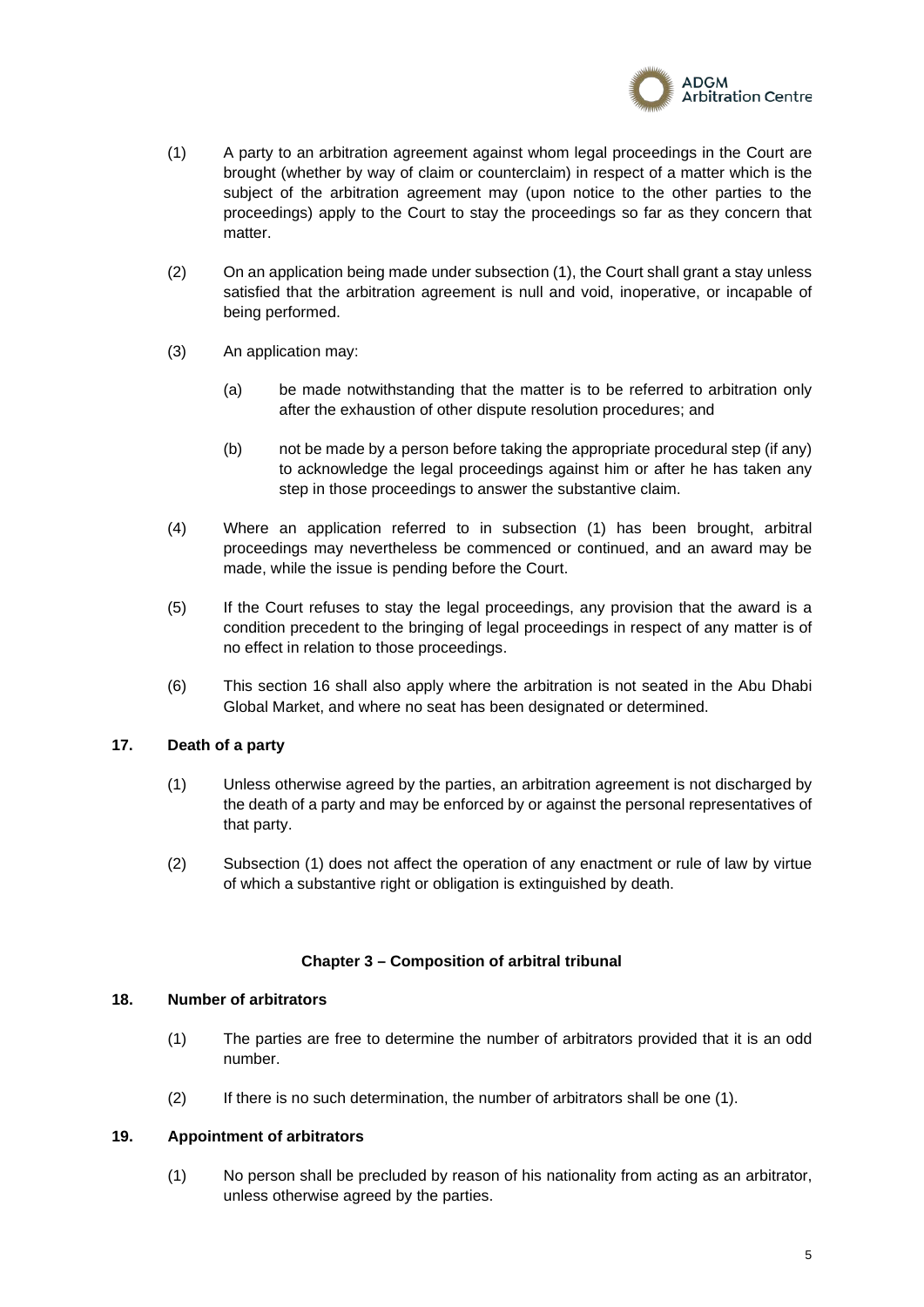

- <span id="page-8-1"></span>(2) The parties are free to agree on a procedure for appointing the arbitrator or arbitrators.
- <span id="page-8-5"></span>(3) If, and to the extent that, there is no such agreement:
	- (a) in an arbitration with a sole arbitrator, if the parties do not agree on the arbitrator within 30 days of one party requesting the other to do so, he shall be appointed by the arbitral institution administering the arbitration or, where there is no such institution, the Court, on the request of either party; or
	- (b) in an arbitration with three (3) arbitrators, each party shall appoint one (1) arbitrator, and the two (2) arbitrators thus appointed shall appoint the third arbitrator, who shall be the presiding arbitrator (or chairman). If a party fails to appoint an arbitrator within 30 days of receipt of a request to do so from the other party, or if the two (2) arbitrators fail to agree on the third arbitrator within 30 days of their appointment, the appointment shall be made, upon request of a party, by the arbitral institution administering the arbitration or, where there is no such institution, the Court.
- <span id="page-8-2"></span>(4) Where there are multiple claimants and/or multiple respondents, and where the dispute is to be referred to three (3) arbitrators, the multiple claimants, jointly, and the multiple respondents, jointly, shall each appoint one (1) arbitrator in accordance with the appointment procedure agreed upon by the parties or, where there is no such agreement, in accordance with subsection [\(3\)\(b\).](#page-8-5) The presiding arbitrator shall also be appointed in accordance with subsection [\(3\)\(b\).](#page-8-5)
- <span id="page-8-3"></span>(5) In the absence of a joint nomination pursuant to subsection [\(4\),](#page-8-2) and where all parties are unable to agree to a method for the constitution of the arbitral tribunal, the arbitral institution administering the arbitration, or where there is no such institution, the Court, may appoint each member of the arbitral tribunal and shall designate one of them to act as president.
- <span id="page-8-4"></span>(6) A decision on a matter entrusted by subsection [\(3\),](#page-8-1) [\(4\)](#page-8-2) or [\(5\)](#page-8-3) to any arbitral institution administering the arbitration or, where there is no such institution, the Court, shall not be subject to appeal. The arbitral institution administering the arbitration or, where there is no such institution, the Court, in appointing an arbitrator, shall have due regard to any qualifications required of the arbitrator by the agreement of the parties and to such considerations as are likely to secure the appointment of an independent and impartial arbitrator and, in the case of a sole or third arbitrator, shall also take into account the advisability of appointing an arbitrator of a nationality other than that of any party.

## <span id="page-8-0"></span>**20. Grounds for challenge**

- (1) When a person is approached in connection with his possible appointment as an arbitrator, he shall disclose any circumstances likely to give rise to justifiable doubts as to his impartiality or independence. An arbitrator, from the time of his appointment and throughout the arbitral proceedings, shall without delay disclose any such circumstances to the parties and any arbitral institution administering the arbitration.
- <span id="page-8-6"></span>(2) An arbitrator may be challenged only if circumstances exist that give rise to justifiable doubts as to his impartiality or independence, or if he does not possess qualifications agreed to by the parties. A party may challenge an arbitrator appointed by him, or in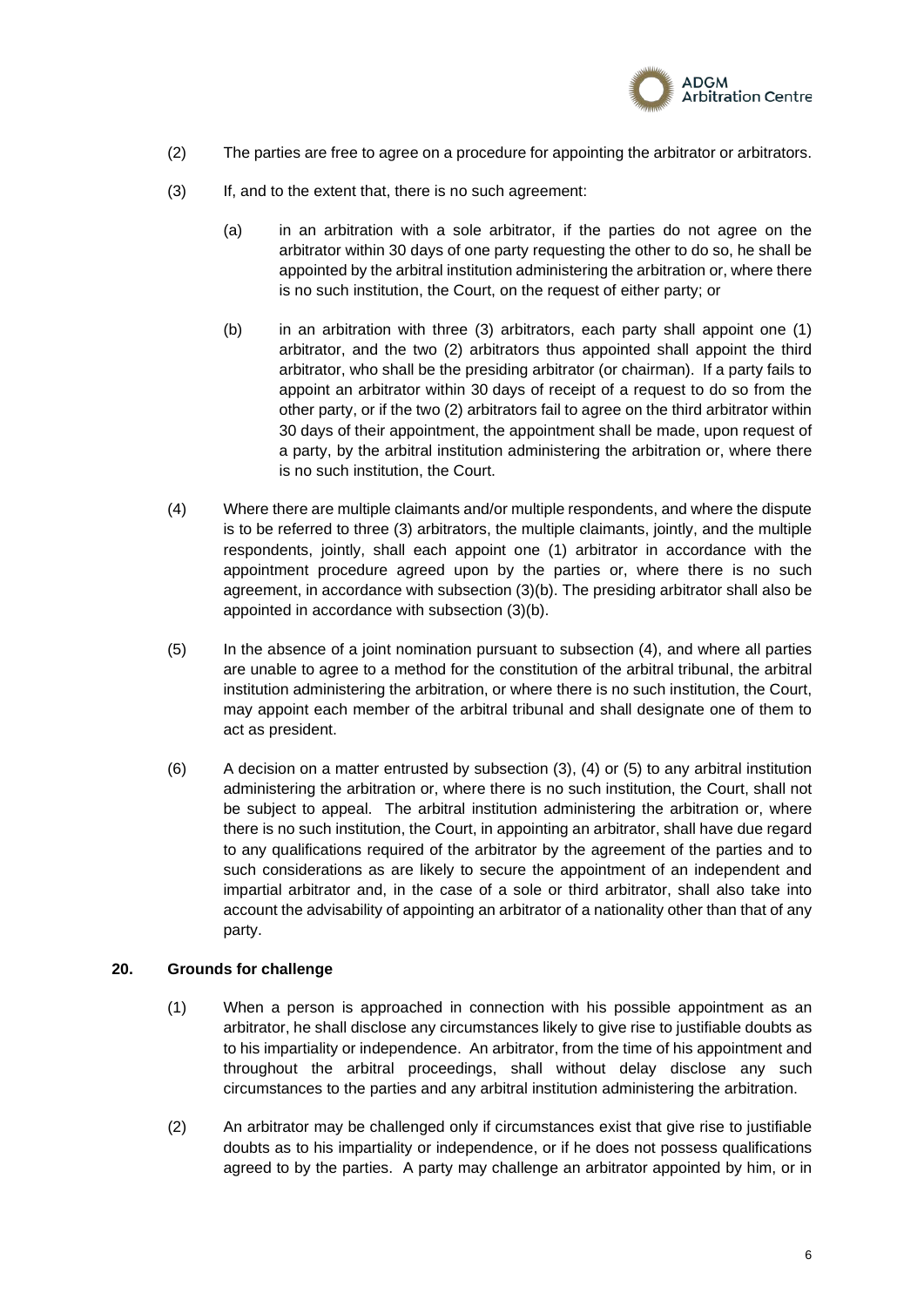

whose appointment he has participated, only for reasons of which he becomes aware after the appointment has been made.

## <span id="page-9-3"></span><span id="page-9-0"></span>**21. Challenge procedure**

- (1) The parties are free to agree on a procedure for challenging an arbitrator.
- (2) In the absence of such agreement, a party who intends to challenge an arbitrator shall, within 30 days after becoming aware of the constitution of the arbitral tribunal or after becoming aware of any circumstance referred to in section [20\(2\),](#page-8-6) send a written statement of the reasons for the challenge to the arbitral tribunal. Unless the challenged arbitrator withdraws from his office or the other party agrees to the challenge, the arbitral institution administering the arbitration or, where there is no such institution, the Court shall decide on the challenge. While such a request to the arbitral institution administering the arbitration or, where there is no such institution, to the Court, is pending, the arbitral tribunal may continue the arbitral proceedings and make an award.

#### <span id="page-9-4"></span><span id="page-9-1"></span>**22. Failure or impossibility to act**

- (1) If an arbitrator becomes as a matter of fact or law unable to perform his functions or for other reasons fails to act without undue delay, his mandate shall terminate if he withdraws from his office or if the parties agree on the termination. In the absence of such agreement or if a controversy remains concerning any of these grounds, any party may request the arbitral institution administering the arbitration or, where there is no such institution, the Court, to decide on the termination of the mandate, which decision shall not be subject to appeal.
- (2) If, under this section or section [21\(2\),](#page-9-3) an arbitrator withdraws from his office or a party agrees to the termination of the mandate of an arbitrator, this does not imply acceptance of the validity of any ground referred to in this section or section [20\(2\).](#page-8-6)

## <span id="page-9-7"></span><span id="page-9-2"></span>**23. Appointment of substitute arbitrator**

- <span id="page-9-6"></span>(1) Where the mandate of an arbitrator terminates under section [21](#page-9-0) or section [22](#page-9-1) or because of his withdrawal from office for any other reason or because of the revocation of his mandate by agreement of the parties or in any other case of termination of his mandate:
	- (a) subject to any process agreed between the parties in the arbitration agreement, or thereafter, the parties may agree with the arbitrator as to his liabilities and entitlement (if any) to fees and expenses; and
	- (b) a substitute arbitrator shall be appointed according to the rules that were applicable to the appointment of the arbitrator being replaced, unless otherwise agreed by the parties.
- <span id="page-9-5"></span> $(2)$  If, or to the extent that, there is no agreement in accordance with subsection  $(1)(a)$  as to the consequences of resignation, an arbitrator who resigns in the circumstances set out in subsection [\(1\)](#page-9-7) may, upon written notice to the parties, request the arbitral institution administering the arbitration or, where there is no such institution, the Court to make an order relieving him of any liability incurred by reason of his resignation, together with such order as the arbitral institution administering the arbitration or,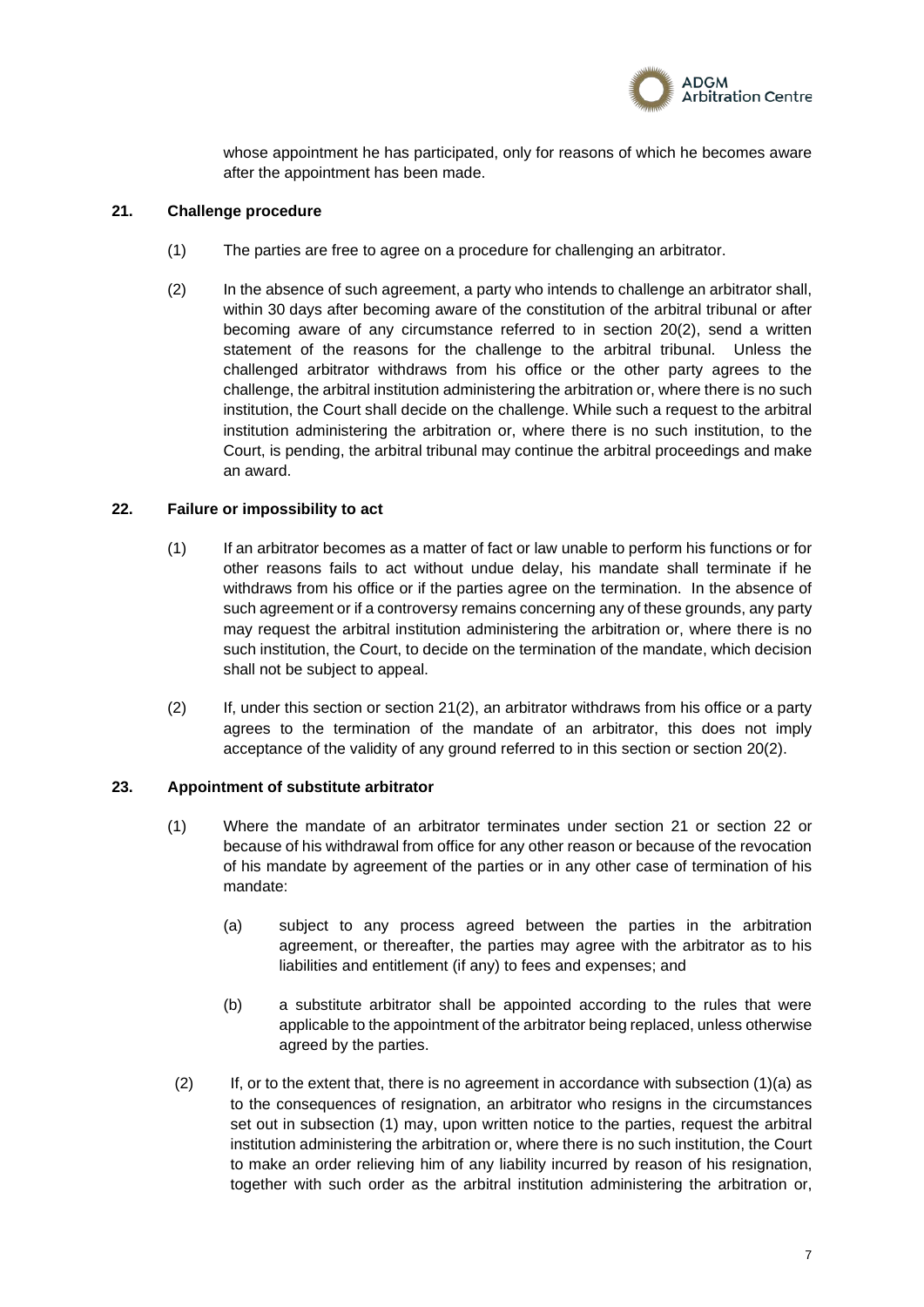

where there is no such institution, the Court thinks appropriate with respect to his entitlement (if any) to fees and expenses, which orders shall not be subject to appeal.

#### <span id="page-10-0"></span>**24. Liability of arbitral tribunal and others**

No arbitrator, arbitral institution or appointing authority, or any employee, agent or officer of the foregoing shall be liable to any person for any act or omission in connection with an arbitration, unless they are shown to have caused damage by conscious and deliberate wrongdoing.

#### <span id="page-10-1"></span>**Chapter 4 – Jurisdiction of arbitral tribunal**

#### <span id="page-10-2"></span>**25. Competence of arbitral tribunal to rule on its jurisdiction**

- (1) Unless otherwise agreed by the parties, the arbitral tribunal may rule on its own substantive jurisdiction, that is, as to (a) whether there is a valid arbitration agreement, (b) whether the tribunal is properly constituted, and (c) what matters have been submitted to arbitration in accordance with the arbitration agreement.
- (2) Any such ruling may be challenged by any available arbitral process of appeal or review that the parties may have agreed, or in accordance with the provisions of this Part.

#### <span id="page-10-5"></span><span id="page-10-3"></span>**26. Objection to substantive jurisdiction of tribunal**

- (1) An objection that the arbitral tribunal lacks substantive jurisdiction at the outset of proceedings must be raised by a party not later than the time he takes the first step in the proceedings to contest the merits of any matter in relation to which he challenges the tribunal's jurisdiction. A party is not precluded from raising such an objection by the fact that he has appointed or participated in the appointment of an arbitrator.
- <span id="page-10-6"></span>(2) Any objection during the course of the arbitral proceedings that the arbitral tribunal is exceeding its substantive jurisdiction must be made as soon as possible after the matter alleged to be beyond its jurisdiction is raised. The arbitral tribunal may admit a later objection in either case specified in subsections [\(1\)](#page-10-5) or [\(2\)](#page-10-6) if it considers the delay justified.
- (3) The arbitral tribunal may rule on an objection referred to in subsections [\(1\)](#page-10-5) or [\(2\)](#page-10-6) either as a preliminary question or in an award on the merits. If the parties agree which of these courses the tribunal should take, the tribunal shall proceed accordingly.

## <span id="page-10-4"></span>**27. Determination of preliminary point of jurisdiction**

- (1) If the arbitral tribunal rules on an objection referred to in subsection [26\(1\)](#page-10-5) or 25(2) as a preliminary question, the Court may, on the application of a party to the arbitral proceedings (upon notice to the other parties), determine any question as to the substantive jurisdiction of the tribunal. A party may lose the right to object pursuant to section [11.](#page-5-1)
- (2) An application under this section shall not be considered unless (a) it is made with the agreement in writing of all the other parties to the proceedings, or (b) it is made with the permission of the tribunal and the court is satisfied that: (i) the determination of the question is likely to produce substantial savings in costs, (ii) the application was made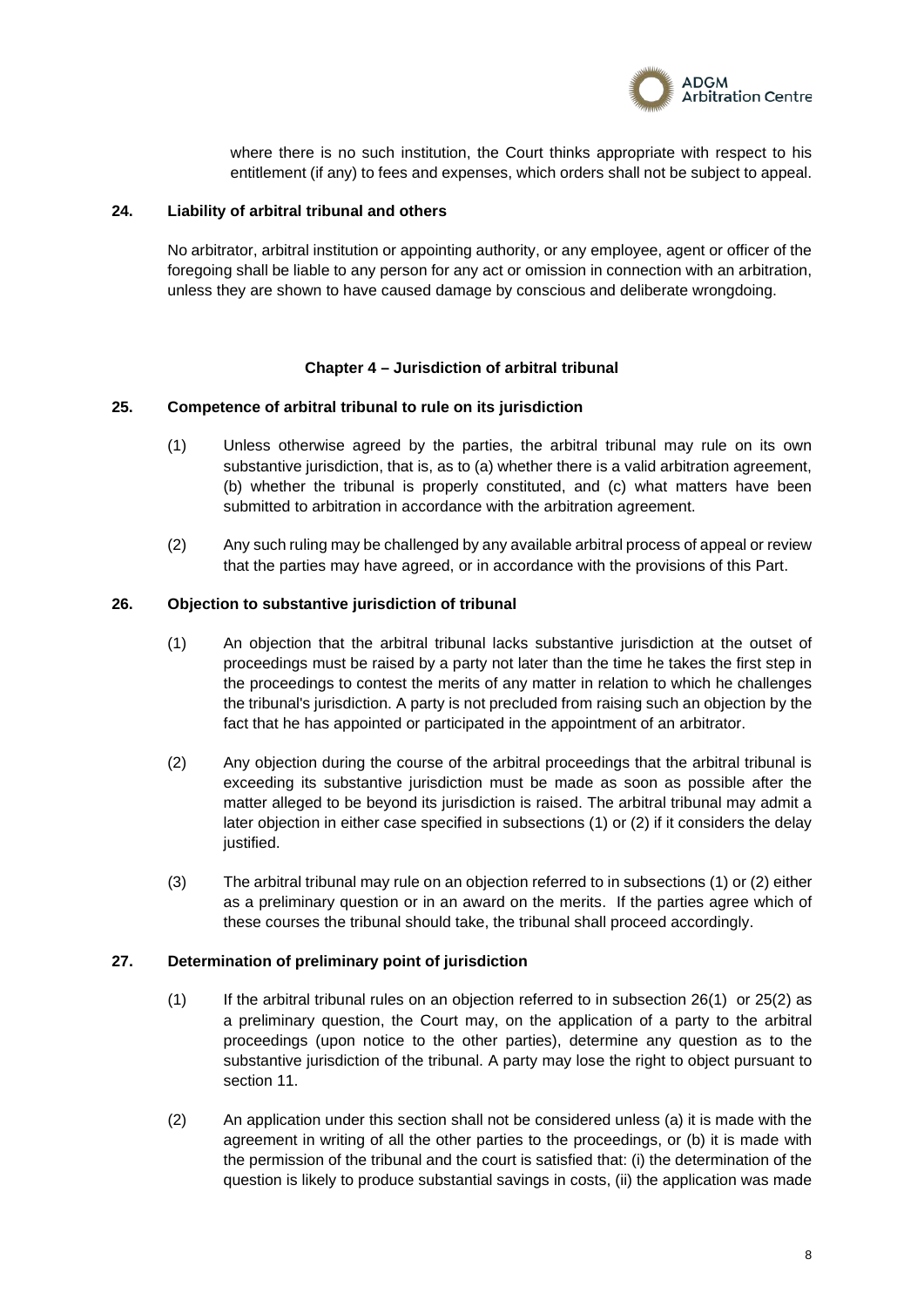

without delay, and (iii) there is good reason why the matter should be decided by the Court.

- (3) An application under this section, unless made with the agreement of all the other parties to the proceedings, shall state the grounds on which it is said that the matter should be decided by the Court.
- (4) Subject to any agreement by the parties, while such a request is pending, the arbitral tribunal may stay the arbitral proceedings or continue the arbitral proceedings and make an award.
- (5) The decision of the Court on the question of jurisdiction shall be treated as a judgment of the Court. The decision of the Court shall not be subject to appeal.

## <span id="page-11-0"></span>**Chapter 5 – Interim measures[5](#page-11-3)**

#### <span id="page-11-2"></span><span id="page-11-1"></span>**28. Power of arbitral tribunal to order interim measures**

- (1) Unless otherwise agreed by the parties, the arbitral tribunal may, at the request of a party, grant interim measures provided that any such request by a party is made upon notice to the other parties in the proceedings.
- (2) An interim measure is any temporary measure, whether in the form of an award or in another form, by which, at any time prior to the issuance of the award by which the dispute is finally decided, the arbitral tribunal orders a party to:
	- (a) maintain or restore the status quo pending determination of the dispute;
	- (b) take action that would prevent, or refrain from taking action that is likely to cause, current or imminent harm or prejudice to any party or to the arbitral process itself;
	- (c) provide a means of preserving assets out of which a subsequent award may be satisfied; or
	- (d) preserve evidence that may be relevant and material to the resolution of the dispute.
- <span id="page-11-5"></span><span id="page-11-4"></span>(3) The party requesting an interim measure under subsection [\(1\)](#page-11-2) shall satisfy the arbitral tribunal that:
	- (a) harm not adequately reparable by an award of damages is likely to result if the measure is not ordered, and such harm outweighs the harm, if any, that is likely to result to the party against whom the measure is directed if the measure is ordered; and
	- (b) there is a reasonable possibility that the requesting party will succeed on the merits of the claim. The determination on this possibility shall not affect the discretion of the arbitral tribunal in making any subsequent determination.

<span id="page-11-6"></span><span id="page-11-3"></span><sup>5</sup> Amended 23 December 2020.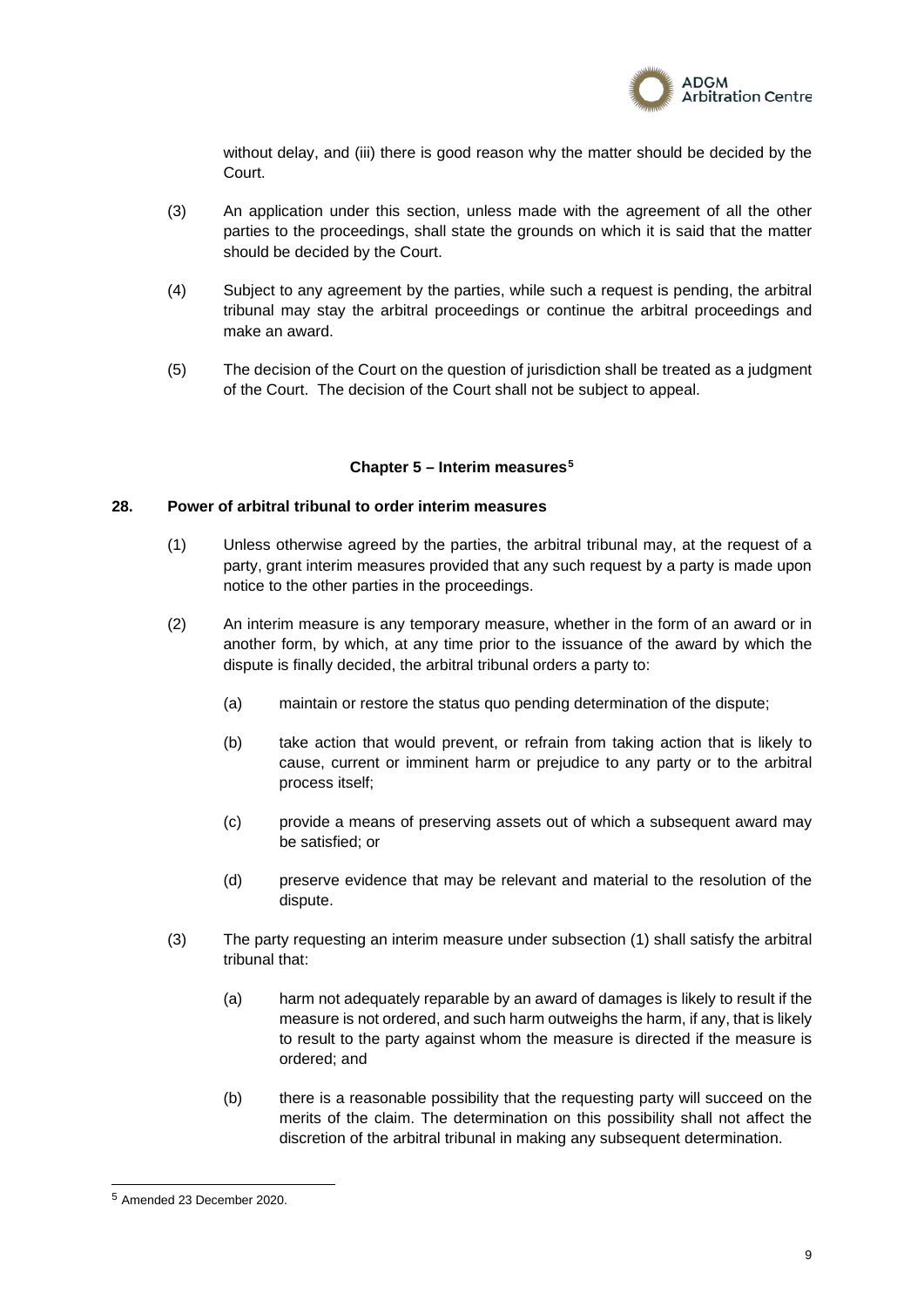

- (4) With regard to a request for an interim measure under section  $27(2)(d)$ , the requirements in paragraphs [\(3\)\(a\)](#page-11-5) and [\(b\)](#page-11-6) of this section shall apply onl[y to](#page-10-4) the extent the arbitral tribunal considers appropriate.
- (5) The arbitral tribunal may modify, suspend or terminate an interim measure it has granted, upon application of any party or, in exceptional circumstances and upon prior notice to the parties, on the arbitral tribunal's own initiative.
- (6) The arbitral tribunal may require the party requesting an interim measure to provide appropriate security in connection with the measure.
- (7) The arbitral tribunal may require any party promptly to disclose any material change in the circumstances on the basis of which the interim measure was requested or granted.
- (8) The party requesting an interim measure shall be liable for any costs and damages caused by the measure to any party if the arbitral tribunal later determines that, in the circumstances, the measure should not have been granted. The arbitral tribunal may award such costs and damages at any point during the proceedings.

#### <span id="page-12-0"></span>**29. Power of arbitral tribunal to order security for costs**

Unless otherwise agreed by the parties, the tribunal has the power to order a claimant to provide security for the costs of the arbitration. This power shall not be exercised on the ground that the claimant is (a) an individual ordinarily resident outside the Abu Dhabi Global Market, or (b) a corporation or association incorporated or formed other than in the Abu Dhabi Global Market, or whose central management and control is exercised outside the Abu Dhabi Global Market.

#### <span id="page-12-1"></span>**30. Recognition and enforcement of interim measures by the Court**

- (1) Subject to subsection (4), an interim measure issued by an arbitral tribunal shall be recognised as binding and, unless otherwise provided by the arbitral tribunal, enforced upon application to the Court or any competent court (in either case, the "recognising court"), irrespective of the country in which it was issued, provided such application is made on notice to all parties to the proceedings*.*
- (2) The party who is seeking or has obtained recognition or enforcement of an interim measure shall promptly inform the recognising court of any termination, suspension or modification of that interim measure.
- (3) The recognising court may, if it considers it appropriate, order the requesting party to provide appropriate security if the arbitral tribunal has not already made a determination with respect to security or where such a decision is necessary to protect the rights of third parties.
- <span id="page-12-2"></span>(4) Recognition or enforcement of an interim measure may be refused on the grounds set forth in section [62.](#page-27-1)
- (5) Any determination made by the recognising court under subsection [\(4\)](#page-12-2) shall be effective only for the purposes of the application to recognise and enforce the interim measure. The recognising court where recognition or enforcement is sought shall not, in making that determination, undertake a review of the substance of the interim measure.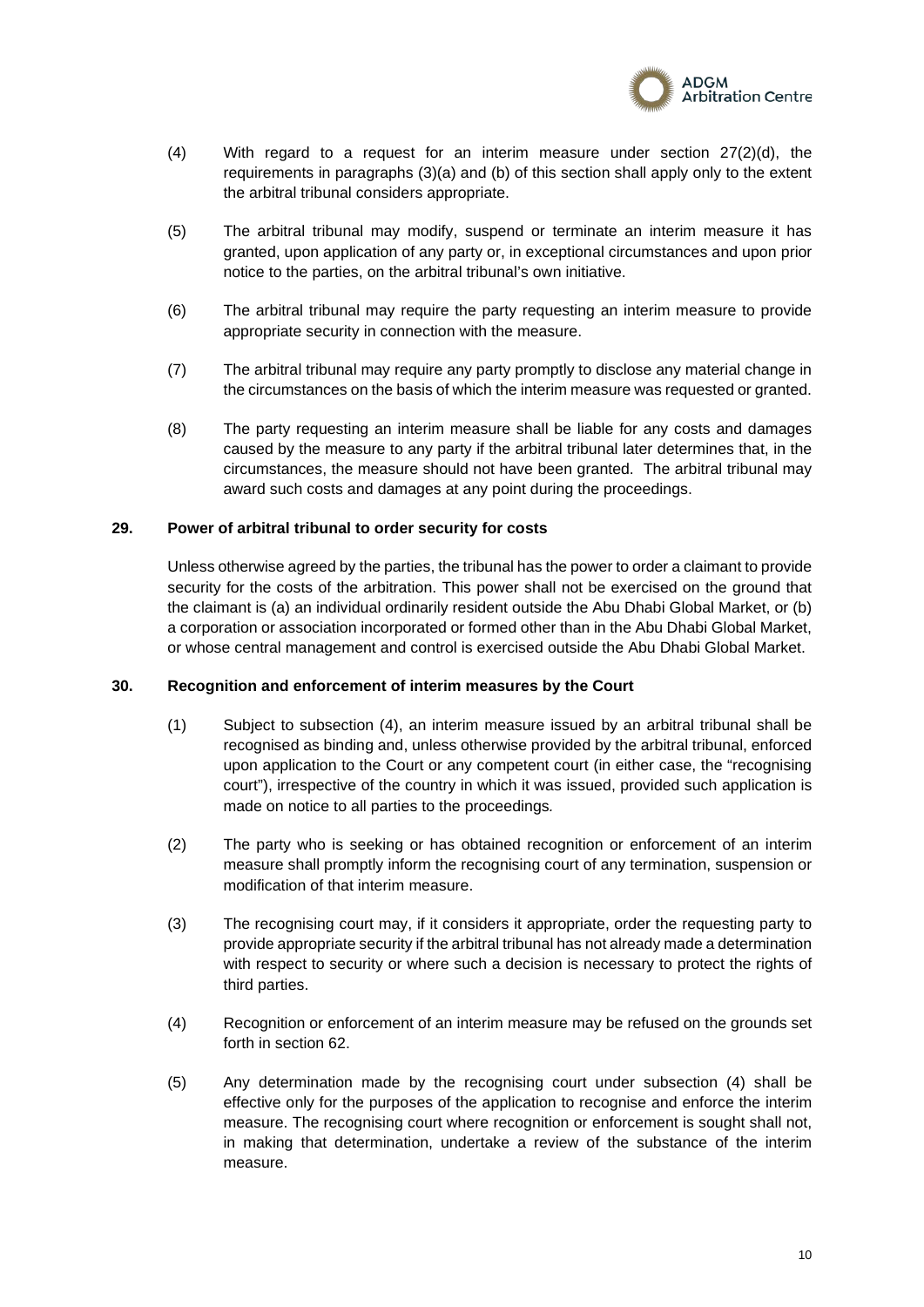

#### <span id="page-13-0"></span>**31. Power of the Court to order interim measures**

- (1) The existence of an arbitration agreement shall not preclude a party from applying to the Court, before or during arbitral proceedings, for interim measures including in relation to the taking of evidence under section [48](#page-20-1) or provisional or conservatory measures under this section.
- <span id="page-13-3"></span>(2) The Court shall have the same power of issuing any interim measure in relation to arbitration proceedings as it has in relation to proceedings in the Court.
- <span id="page-13-4"></span>(3) The powers conferred by this section apply even if:
	- (a) the seat of the arbitration is outside the Abu Dhabi Global Market or no seat has been designated or determined; or
	- (b) the interim measure is sought against a non-party to the arbitration agreement.
- (4) If the case is one of urgency, the Court may, on the application of a party or proposed party to the arbitral proceedings, make such orders as it thinks necessary for the purpose of preserving evidence or assets.
- (5) If the case is not one of urgency, the Court shall act only on the application of a party to the arbitral proceedings upon notice to the other parties and to the arbitral tribunal.
- <span id="page-13-5"></span>(6) In any case, the Court shall act only if, or to the extent that, the arbitral tribunal, and any arbitral or other institution or person vested by the parties with power in that regard, or a court of competent jurisdiction in relation to the matters set out in subsection (3)(a), has no power or is unable for the time being to act effectively.

#### <span id="page-13-1"></span>**32. Privacy of arbitration related court proceedings**

- (1) Subject to subsection [\(4\),](#page-13-2) all arbitration-related proceedings in the Court are to be heard in closed court.
- (2) Where such arbitration-related proceedings are held in closed court, the Court must, on the application of any party, make a direction as to what information, if any, relating to the proceedings may be published.
- (3) The Court must not make a direction permitting information disclosed during arbitrationrelated proceedings held in closed court to be published, unless:
	- (a) all parties agree that the information may be published; or
	- (b) the Court is satisfied that the information, if published, would not reveal any matter (including the identity of any party) that any party reasonably wishes to remain confidential.
- <span id="page-13-2"></span>(4) The Court may order arbitration-related court proceedings to be heard in open court if:
	- (a) all parties agree that the proceedings may be heard in open court; or
	- (b) in any particular case, the Court is satisfied that those proceedings ought to be heard in open court.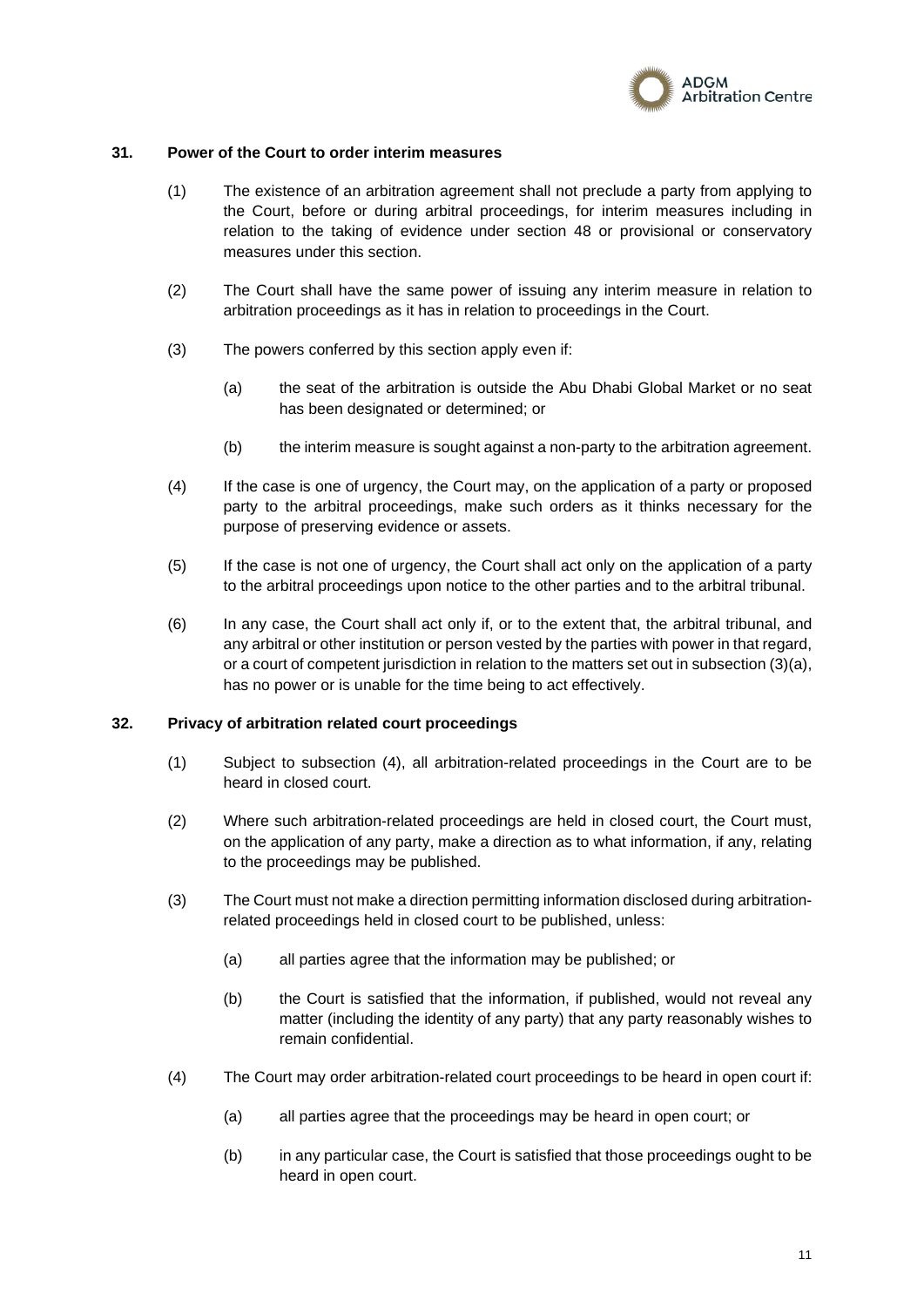

- (5) An order of the Court under this section is not subject to appeal.
- (6) It is not inconsistent with this section for the Court, on its own initiative, to publish a judgment in anonymised form.

## <span id="page-14-0"></span>**Chapter 6 – Conduct of arbitral proceedings**[6](#page-14-4)

#### <span id="page-14-1"></span>**33. Fair treatment of parties**

The parties shall be treated fairly and each party shall be given a reasonable opportunity to present its case.

#### <span id="page-14-6"></span><span id="page-14-2"></span>**34. Determination of rules of procedure**

- (1) The parties are free to agree on the procedure to be followed by the arbitral tribunal in conducting the proceedings.
- (2) The parties are free to agree to adopt, in whole or part, the ADGM Arbitration Centre Arbitration Guidelines, regardless of the seat or the applicable rules of procedure.
- (3) In the absence of an agreement on the procedure to be followed, the arbitral tribunal may conduct the arbitration in such manner as it considers appropriate. The power conferred upon the arbitral tribunal includes the power to determine the admissibility, relevance, materiality and weight of any evidence.
- <span id="page-14-3"></span>(4) In all cases, the arbitral tribunal must adopt procedures which are suitable to the circumstances of the particular case, avoid unnecessary delay and expense, and facilitate fair, efficient and expeditious conduct of the arbitration.
- <span id="page-14-5"></span>(5) In exercising its discretion under subsection [\(4\),](#page-14-3) the arbitral tribunal shall consider the use of technology in order to enhance the efficient and expeditious conduct of the arbitration including, as appropriate, for:
	- (a) the submission, exchange or communication of documents by electronic means;
	- (b) the use of electronic signatures for documents submitted, exchanged or communicated;
	- (c) documents being provided in electronic searchable form;
	- (d) the use of an electronic document review system for disclosure or document production;
	- (e) the use of an electronic document management system for hearings;
	- (f) the use of an online case management platform;
	- (g) conducting hearings, in whole or in part, by video conference, telephone or other communication technology; or

<span id="page-14-4"></span><sup>6</sup> Amended 23 December 2020.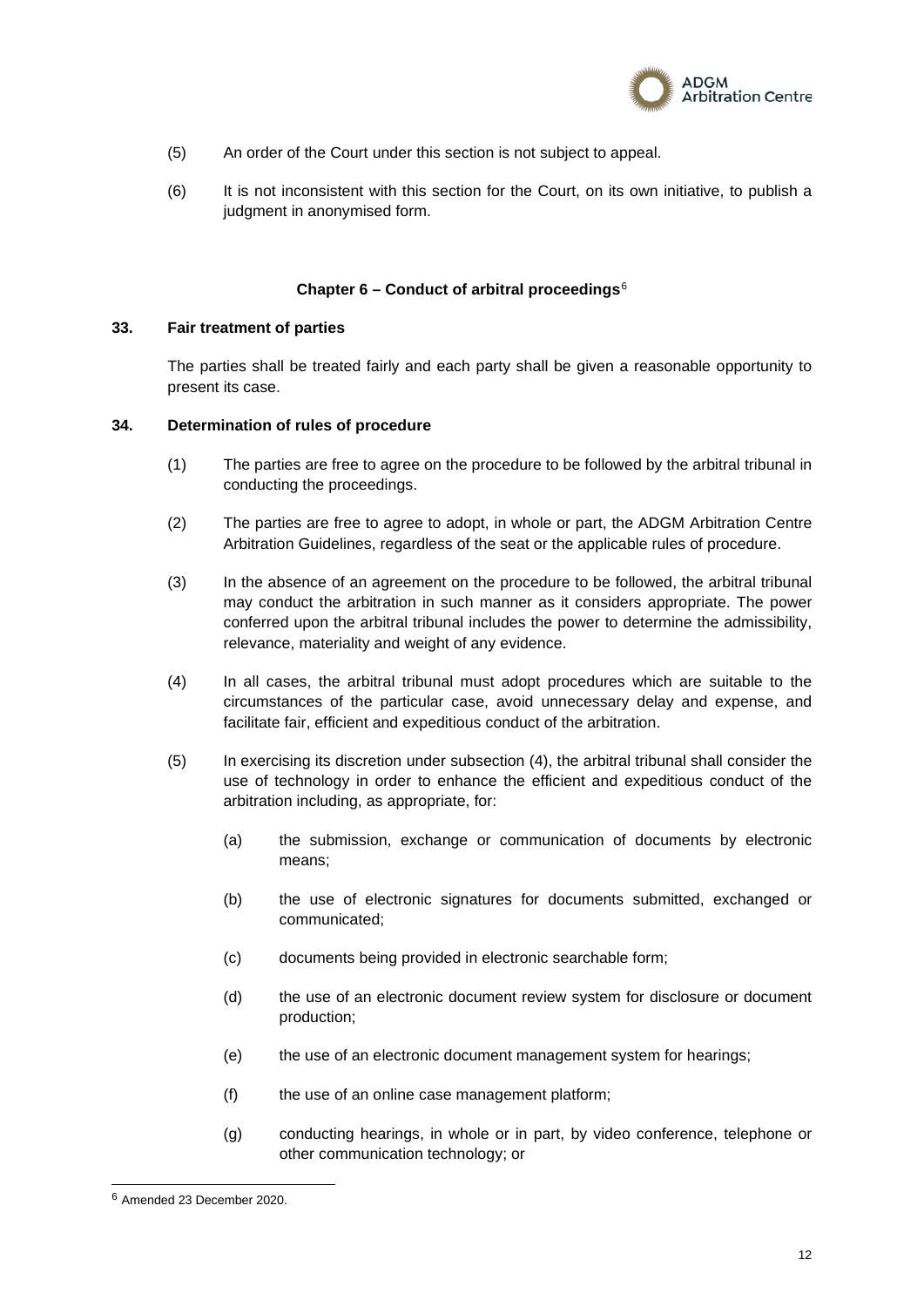

(h) enhancing by the use of any other technology the efficient and expeditious conduct of the arbitration.

## <span id="page-15-8"></span><span id="page-15-3"></span><span id="page-15-0"></span>**35. Seat of arbitration**

- (1) The parties are free to agree on the seat of arbitration.
- (2) If the parties have agreed that the seat of arbitration shall be the Abu Dhabi Global Market, no other connection with the Abu Dhabi Global Market is required for these Regulations to apply.
- <span id="page-15-4"></span>(3) Failing the parties' agreement on the seat of arbitration, the seat of arbitration shall be determined by (a) any arbitral or other institution or person vested by the parties with powers in that regard, or (b) the arbitral tribunal, having regard to the circumstances of the case, including the convenience of the parties.
- <span id="page-15-5"></span>(4) Notwithstanding the provisions of subsections [\(1\)](#page-15-3) and [\(3\),](#page-15-4) the arbitral tribunal may, unless otherwise agreed by the parties, meet at any place it considers appropriate for consultation among its members, for hearing witnesses, experts or the parties, or for inspection of goods, other property or documents.
- (5) For the purpose of subsection [\(4\),](#page-15-5) a meeting may take place, in whole or in part, in person or by video conference, telephone or other communications technology (or any combination thereof) in one or more geographical places.

#### <span id="page-15-1"></span>**36. Commencement of arbitral proceedings**

Unless otherwise agreed by the parties, the arbitral proceedings in respect of a particular dispute shall commence on the date on which a request for that dispute to be referred to arbitration is received by the respondent.

#### <span id="page-15-7"></span><span id="page-15-2"></span>**37. Disclosure of a third-party funding agreement**

- (1) A party shall notify every other party to the arbitral proceedings and any members of the arbitral tribunal (nominated or appointed) of the existence of any third-party funding agreement and the identity of the third-party funder in accordance with subsection [\(2\).](#page-15-6)
- <span id="page-15-6"></span>(2) Written notice under subsection [\(1\)](#page-15-7) must be given:
	- (a) where the third party funding agreement was entered into before or upon the commencement of the proceedings, immediately upon their commencement; or
	- (b) where the third-party funding agreement was entered into after the commencement of proceedings, within seven (7) days of the date of the thirdparty funding agreement. If the notification was made prior to the constitution of the arbitral tribunal, the notice under subsection [\(1\)](#page-15-7) must be given to any further arbitral tribunal members immediately following their nomination or appointment.
- (3) Unless otherwise agreed by the parties, the arbitral tribunal may, after consulting with the parties, order the disclosure of other details of the third-party funding agreement.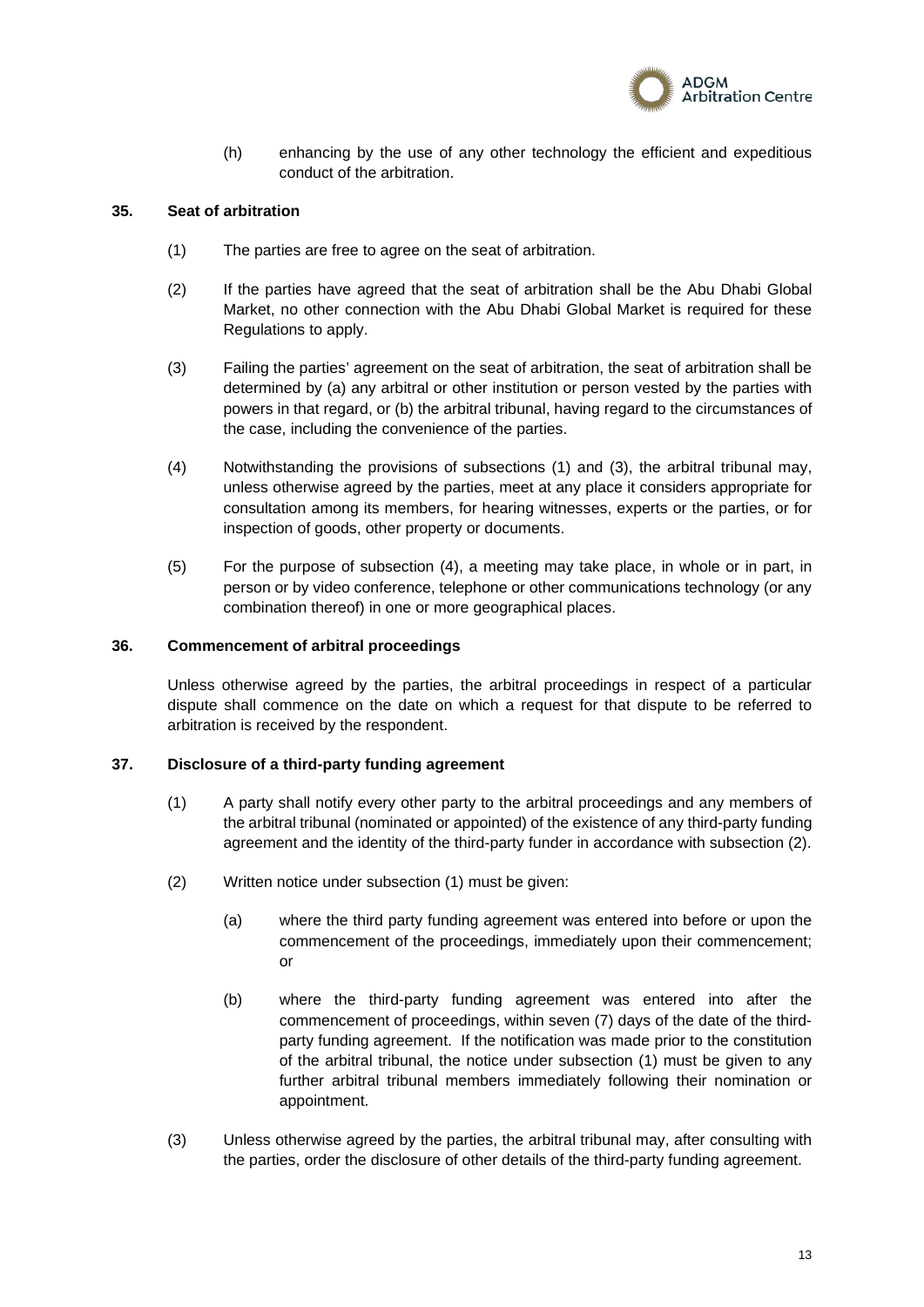

## <span id="page-16-4"></span><span id="page-16-0"></span>**38. Consolidation orders**

- (1) The parties are free to agree on the procedure for:
	- (a) arbitral proceedings to be consolidated with other arbitral proceedings; or
	- (b) concurrent hearings to be held.
- (2) Unless the parties agree to confer such power on the tribunal, the tribunal has no power to order consolidation of proceedings or concurrent hearings.
- <span id="page-16-5"></span>(3) Any consolidation order made under subsection [\(1\)](#page-16-4) shall be without prejudice to the date on which any claim or defence was raised for the purpose of applying any limitation periods or similar rule or provision of law.

#### <span id="page-16-1"></span>**39. Joinder of Additional Parties**

- (1) The parties are free to agree on the procedure for joining an additional party to an arbitration, provided always that the party to be joined is party to the arbitration agreement or has consented to joinder.
- <span id="page-16-3"></span>(2) Absent such agreement, and before the confirmation or appointment of any arbitrator, the arbitral institution administering the arbitration or, where there is no such institution, the Court, may, upon the request of a party to the arbitral proceedings and if it considers that it is in the interests of justice to do so, allow one or more third parties to be joined to the arbitration, provided such person:
	- (a) is a party to the arbitration agreement; or
	- (b) has consented to joinder in writing,

unless the arbitral institution administering the arbitration or, where there is no such institution, the Court finds, after giving all parties, including the party or parties to be joined, the opportunity to be heard, that joinder should not be permitted because of prejudice to any of those parties.

(3) No additional party may be joined after the confirmation or appointment of any arbitrator, unless all parties, including the additional party, otherwise agree.

## <span id="page-16-2"></span>**40. Language**

- (1) The parties are free to agree on the language or languages to be used in the arbitral proceedings. In the absence of such agreement, the arbitral tribunal shall determine the language or languages to be used in the proceedings.
- (2) The arbitral tribunal may order that any documentary evidence shall be accompanied by a translation into the language or languages agreed upon by the parties or determined by the arbitral tribunal.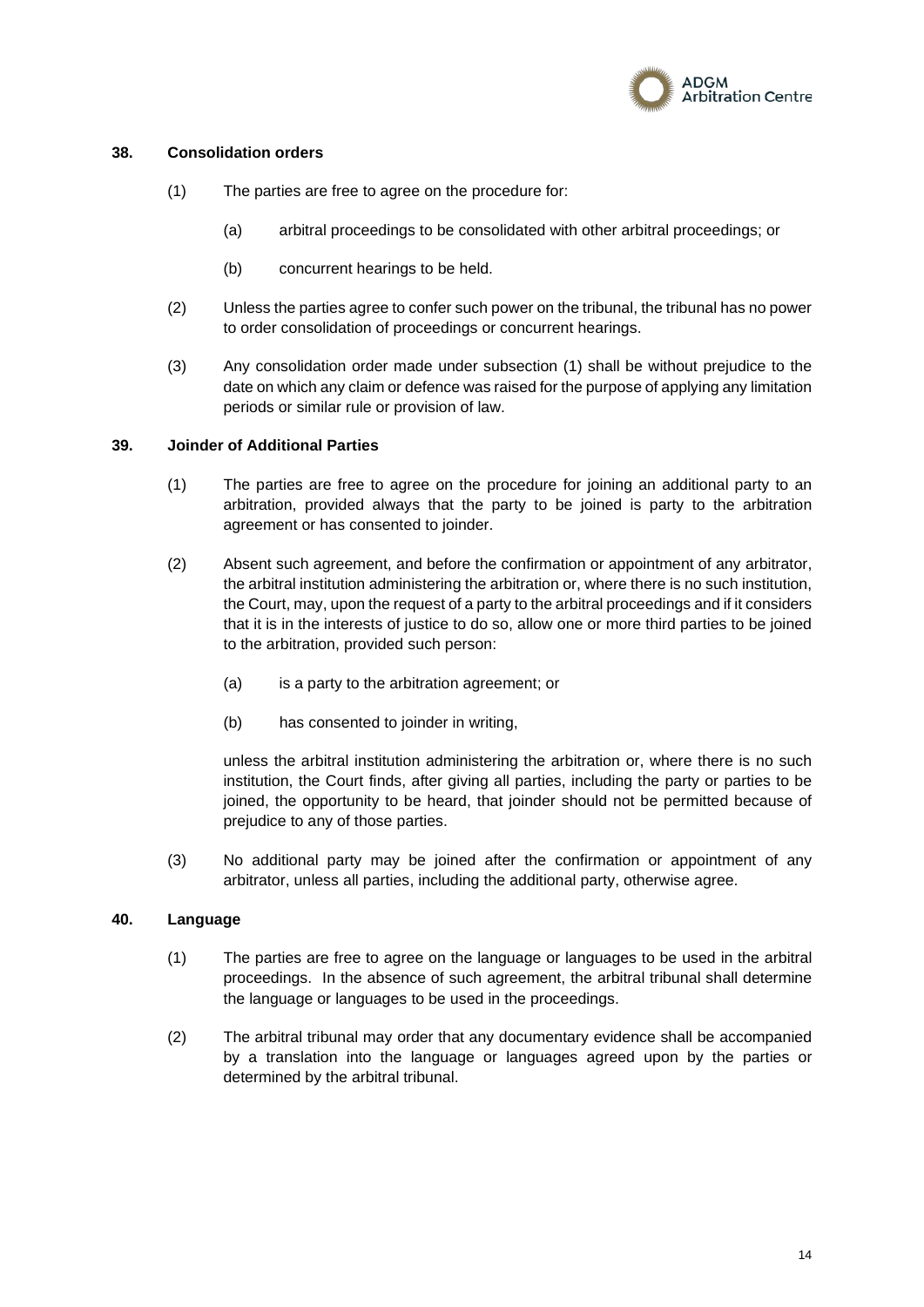

## <span id="page-17-0"></span>**41. Statements of claim and defence**

The parties are free to agree whether any, and if so what form, of the written statements of claim and defence are to be used, when these should be supplied and the extent to which such statements can be later amended. In the absence of such agreement, this shall be determined by the arbitral tribunal having regard to the matters set out in section [34\(5\).](#page-14-5)

#### <span id="page-17-1"></span>**42. Summary disposal of claims, counterclaims and defences**

- (1) Unless otherwise agreed by the parties, a party may apply to the arbitral tribunal in writing at any time for the summary disposal of part or the whole of a claim, counterclaim or defence, on the basis that any other party has no real prospect of success in respect of the relevant part or whole of the claim, counterclaim or defence.
- (2) The arbitral tribunal shall, in its full discretion, decide whether to allow the application to proceed. If the application is allowed to proceed, the arbitral tribunal shall, after giving the parties an opportunity to make representations, decide the application.
- (3) The arbitral tribunal shall issue any summary determination that is made pursuant to this section in the form of an award.

#### <span id="page-17-2"></span>**43. Hearings and written proceedings**

- (1) Subject to any contrary agreement by the parties, the following provisions shall apply to hearings and written proceedings.
- (2) The arbitral tribunal shall decide whether to hold oral hearings for the presentation of evidence or for oral argument; whether the hearing is to be conducted, in whole or in part, in person, by video conference, telephone or other communication technology; or whether the proceedings shall be conducted on the basis of documents and other materials.
- (3) Unless the parties have agreed that no hearing shall be held, the arbitral tribunal shall hold such hearings (whether in person, or by video conference or telephone or other communication technology) at an appropriate stage of the proceedings, after consulting the parties. If a hearing is held in person, a party shall be free to apply to the arbitral tribunal for one or more of its fact or expert witnesses to attend the hearing by video conference or telephone or other communication technology.
- (4) The parties shall be given sufficient advance notice as the arbitral tribunal shall decide of any hearing and of any meeting of the arbitral tribunal for the purposes of inspection of goods, other property or documents.
- <span id="page-17-3"></span>(5) All statements, documents, evidence or other information supplied to the arbitral tribunal by one party shall be communicated to the other party at the same time as it is supplied to the arbitral tribunal.
- (6) For the purpose of subsection [\(5\),](#page-17-3) any statement, document, evidence or other information may be supplied or communicated electronically.
- (7) For the purpose of subsections (2) and (5), evidence includes any factual or expert evidence upon which a party relies.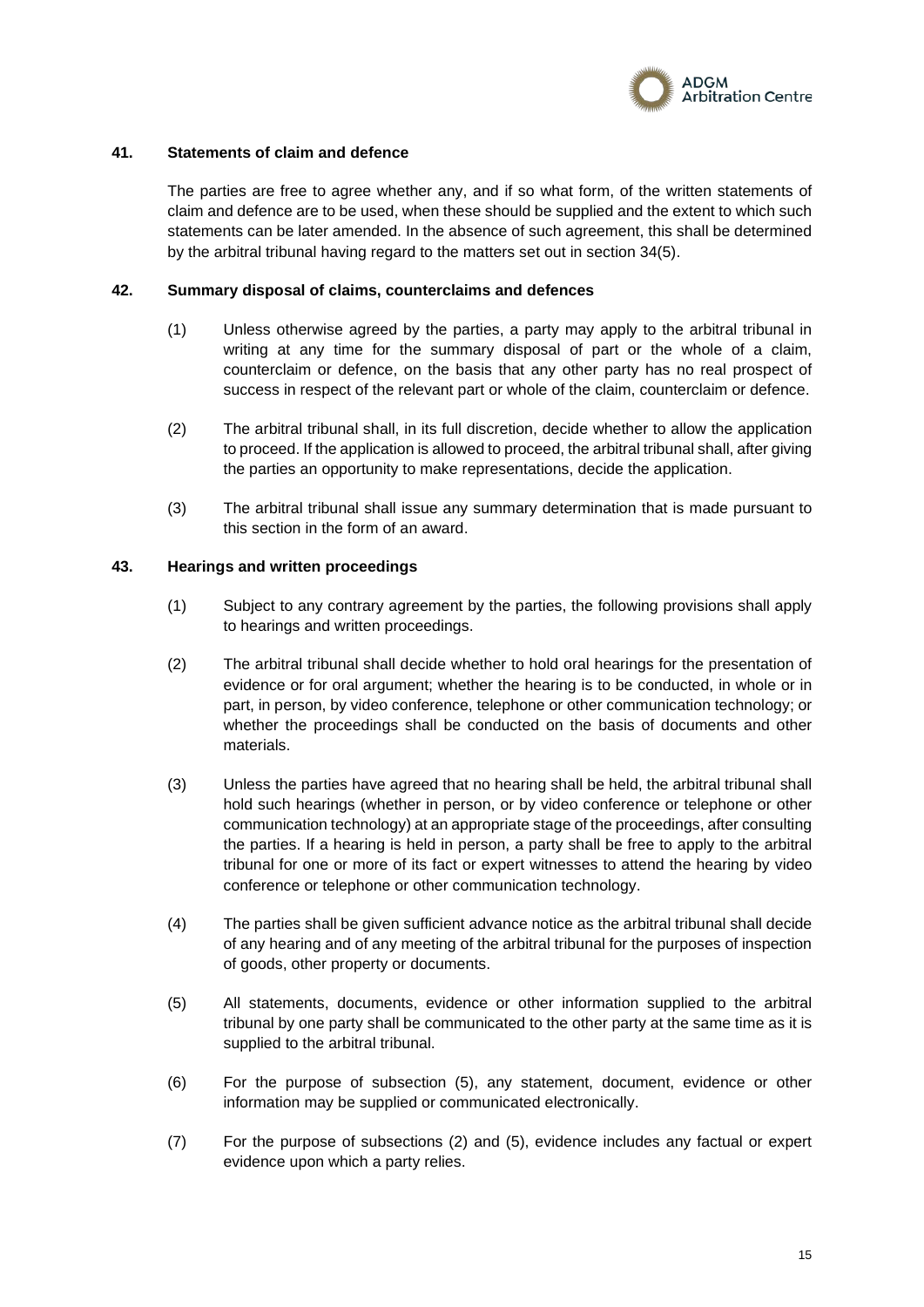

## <span id="page-18-2"></span><span id="page-18-0"></span>**44. Party and Party Representative conduct**

- (1) A Party Representative shall:
	- (a) not engage in activities intended to obstruct or delay the arbitral proceedings, jeopardise the integrity of proceedings or the finality of any award;
	- (b) not knowingly or recklessly make a false statement to the arbitral tribunal;
	- (c) preserve and not knowingly conceal or destroy documents that are likely, or advise a party to conceal or destroy, documents that are likely to be relevant to the issues in dispute in the arbitration or which the arbitral tribunal has ordered to be produced; and
	- (d) make sure that the party for whom he acts understands at all times that he must preserve and not conceal or destroy such documents.
- <span id="page-18-3"></span>(2) If the arbitral tribunal (whether following a complaint by one party against another Party Representative or on its own initiative) and after giving the relevant Party Representative an opportunity to make representations, finds that a Party Representative contravened subsection [\(1\),](#page-18-2) the arbitral tribunal may impose one or more of the following sanctions:
	- (a) a written reprimand or caution to the Party Representative;
	- (b) draw adverse inferences when assessing the evidence relied upon, or legal submissions made by, the Party Representative;
	- (c) make an order or award on costs in relation to the conduct of the Party Representative against the party instructing the Party Representative; and
	- (d) adopt any other appropriate measure that the arbitral tribunal considers necessary to preserve the fairness and integrity of the proceedings.
- (3) The arbitral tribunal's decision under subsection [\(2\)](#page-18-3) must be in writing, with reasons, and must be communicated to all parties to the arbitration.
- (4) The arbitral tribunal is in all cases entitled to consider the conduct of the parties and the Party Representatives when making any decision allocating the costs of the arbitration between the parties.

#### <span id="page-18-4"></span><span id="page-18-1"></span>**45. Confidentiality of arbitral proceedings and awards**

- (1) Unless otherwise agreed by the parties, no party may publish, disclose or communicate any Confidential Information to any third party.
- <span id="page-18-5"></span>(2) Nothing in subsection [\(1\)](#page-18-4) prevents the publication, disclosure or communication of Confidential Information by a party:
	- (a) if the publication, disclosure or communication is made:
		- (i) to protect or pursue a legal right or interest of the party; or
		- (ii) to enforce or challenge the award referred to in that subsection,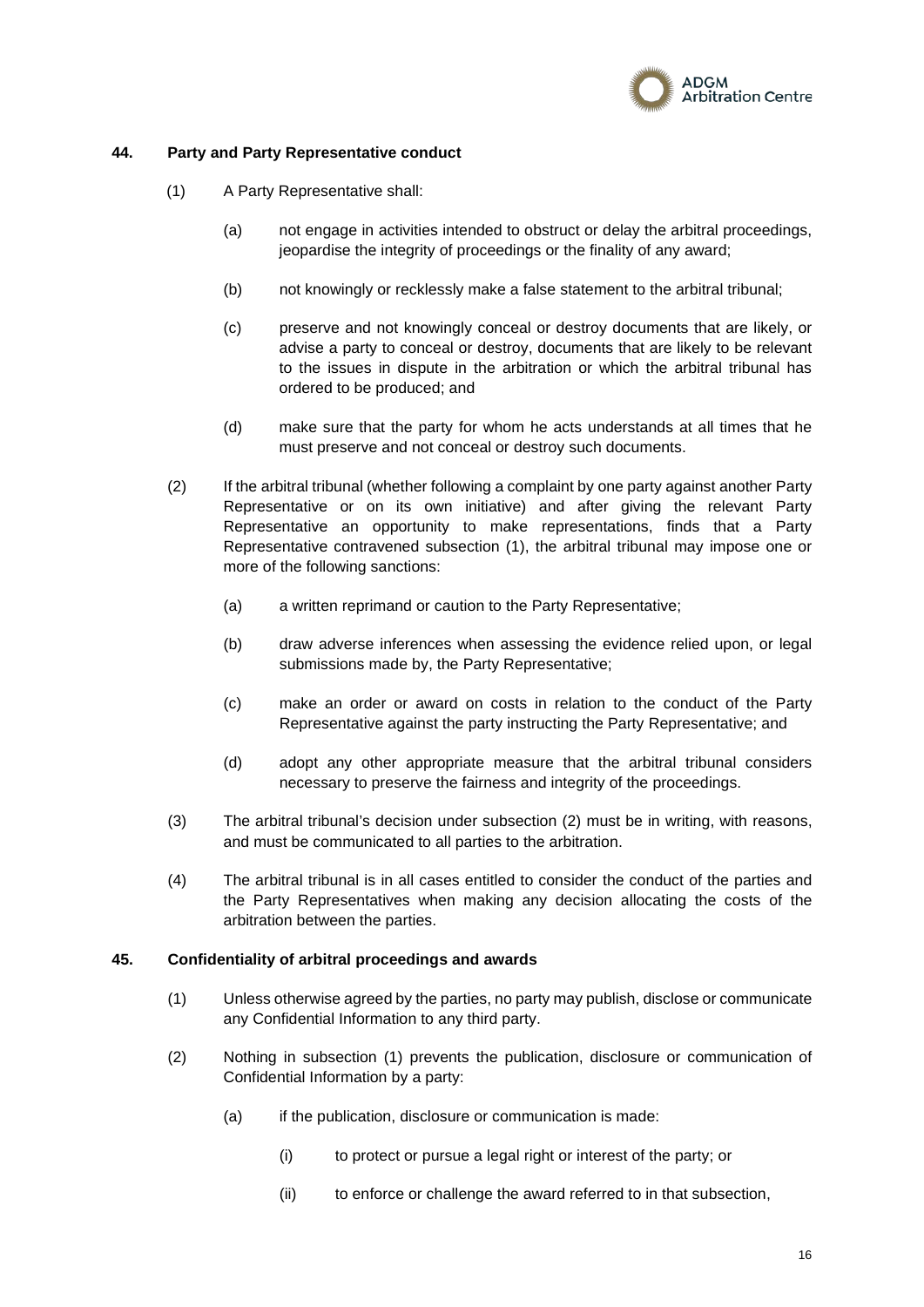

in legal proceedings before a court or other judicial authority in or outside the Abu Dhabi Global Market;

- (b) if the publication, disclosure or communication is made to any government body, regulatory body, court or tribunal and the party is obliged by law to make the publication, disclosure or communication;
- (c) if the publication, disclosure or communication is required in order for a party to be in compliance with its financial reporting obligations or the rules of any listing authority or securities exchange;
- (d) if the publication, disclosure or communication is made to a professional or any other adviser of any of the parties;
- (e) if the publication, disclosure or communication is made to potential lenders or investors in connection with financing arrangements; or
- (f) if the arbitral tribunal determines that it is otherwise in the interests of justice that the publication, disclosure or communication of information be permitted.
- (3) Subject to any contrary agreement by the parties, nothing in subsection [\(1\)](#page-18-4) prevents a party from disclosing or communicating Confidential Information to a third party who has a substantial legal or pecuniary interest in the outcome of the arbitral proceedings.

#### <span id="page-19-1"></span><span id="page-19-0"></span>**46. Default of a party**

Unless otherwise agreed by the parties, if:

- (a) the arbitral tribunal is satisfied that there has been inordinate and inexcusable delay on the part of the claimant or counterclaimant in pursuing his claim, and that the delay:
	- (i) gives rise or is likely to give rise to a substantial risk that it is not possible to have a fair resolution of the issues in that claim, or
	- (ii) has caused, or is likely to cause, serious prejudice to the respondent,

the arbitral tribunal may dismiss the claim. The arbitral tribunal may also terminate the proceedings if it considers it appropriate to do so;

- (b) without showing sufficient cause a party:
	- (i) fails to attend or be represented at an oral hearing of which due notice was given, or
	- (ii) where matters are to be dealt with in writing, fails after due notice to submit written evidence or make written submissions.

the arbitral tribunal may continue the proceedings in the absence of that party or, as the case may be, without any written evidence or submissions on his behalf, and may make an award on the basis of the evidence before it. If the arbitral tribunal terminates the proceedings under sub-paragraph [\(a\)](#page-19-1) above, unless otherwise agreed by the parties, the arbitral tribunal may issue an award on costs in accordance with section [55](#page-22-3) below.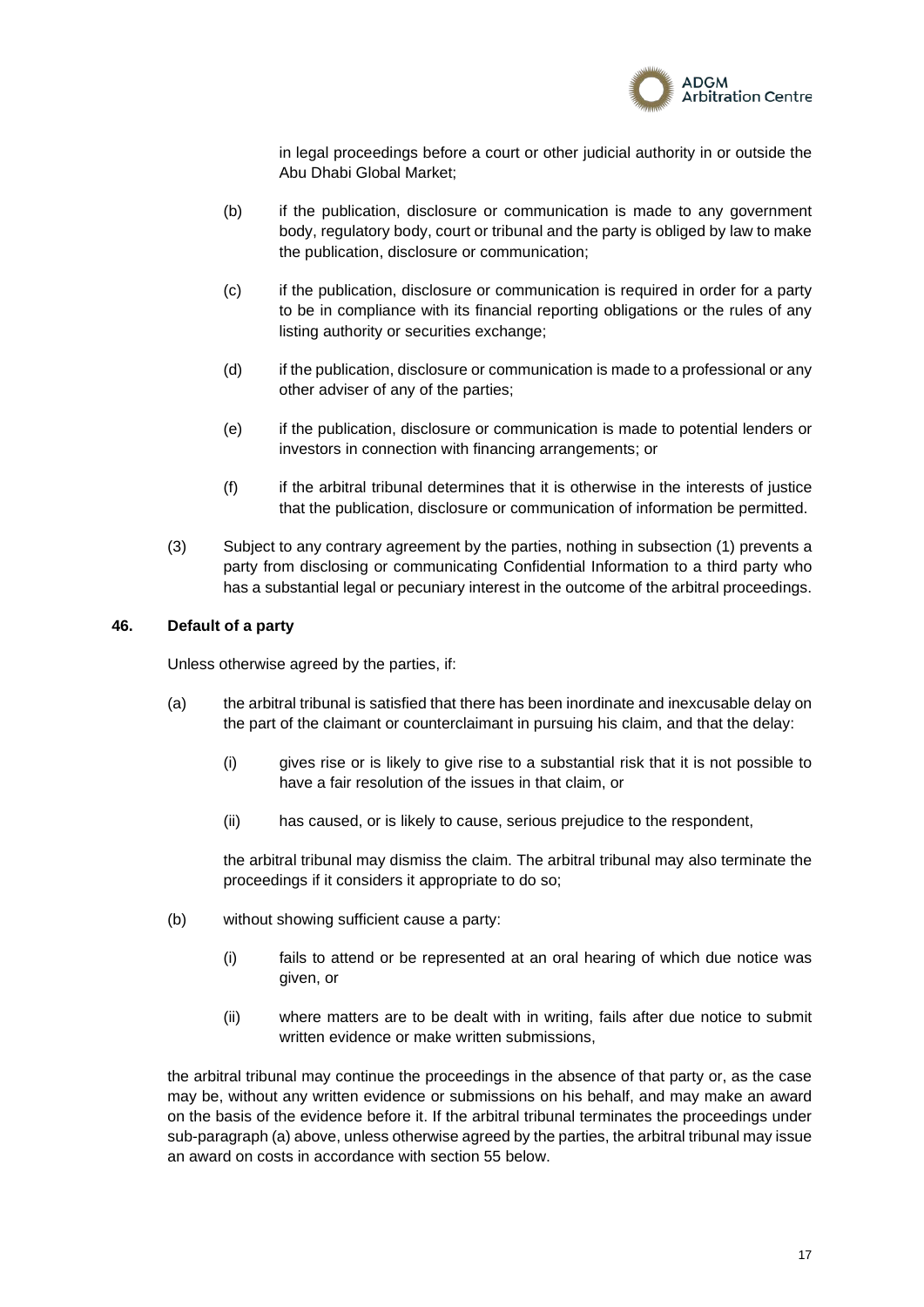

## <span id="page-20-0"></span>**47. Expert appointed by the arbitral tribunal**

- (1) Unless otherwise agreed by the parties, the arbitral tribunal after consultation with the parties:
	- (a) may appoint one (1) or more experts to report to it on specific issues to be determined by the arbitral tribunal; and
	- (b) may require a party to give the expert(s) any relevant information or to produce, or to provide access to, any relevant documents, goods or other property for his inspection.
- (2) Unless otherwise agreed by the parties, if a party so requests or if the arbitral tribunal considers it necessary, the expert(s) shall, after delivery of his written or oral report, participate in a hearing where the parties have the opportunity to put questions to him on the points at issue.
- <span id="page-20-3"></span>(3) The expenses and costs of the expert(s) appointed by the arbitral tribunal pursuant to this section shall be borne by the parties in accordance with any determination or award made by the arbitral tribunal in that respect.
- <span id="page-20-4"></span>(4) Any expert report or evidentiary document on which the arbitral tribunal may rely in making its decision shall be communicated to the parties.
- (5) For the purpose of this section, and subject to any contrary agreement by the parties, any report, document, information or evidence to be delivered or communicated to the arbitral tribunal, an expert, a party or parties may be delivered or communicated electronically.

## <span id="page-20-2"></span><span id="page-20-1"></span>**48. Court assistance in taking evidence**

- (1) The arbitral tribunal or a party with the approval of the arbitral tribunal may request from the Court, or any competent court, assistance in taking evidence, which shall include assistance with:
	- (a) the examination of witnesses, either orally or in writing;
	- (b) the production of documents;
	- (c) the inspection, photographing, recording, preservation, custody or detention of any property; and
	- (d) the taking of samples of any property and the carrying out of any experiment on or with any property.
- (2) The Court, or any competent court, may execute the request under subsection [\(1\)](#page-20-2) within its competence and according to its rules on taking evidence.
- (3) Sections [31\(2\),](#page-13-3) [\(3\)](#page-13-4) and [\(6\)](#page-13-5) apply to this section *mutatis mutandis*.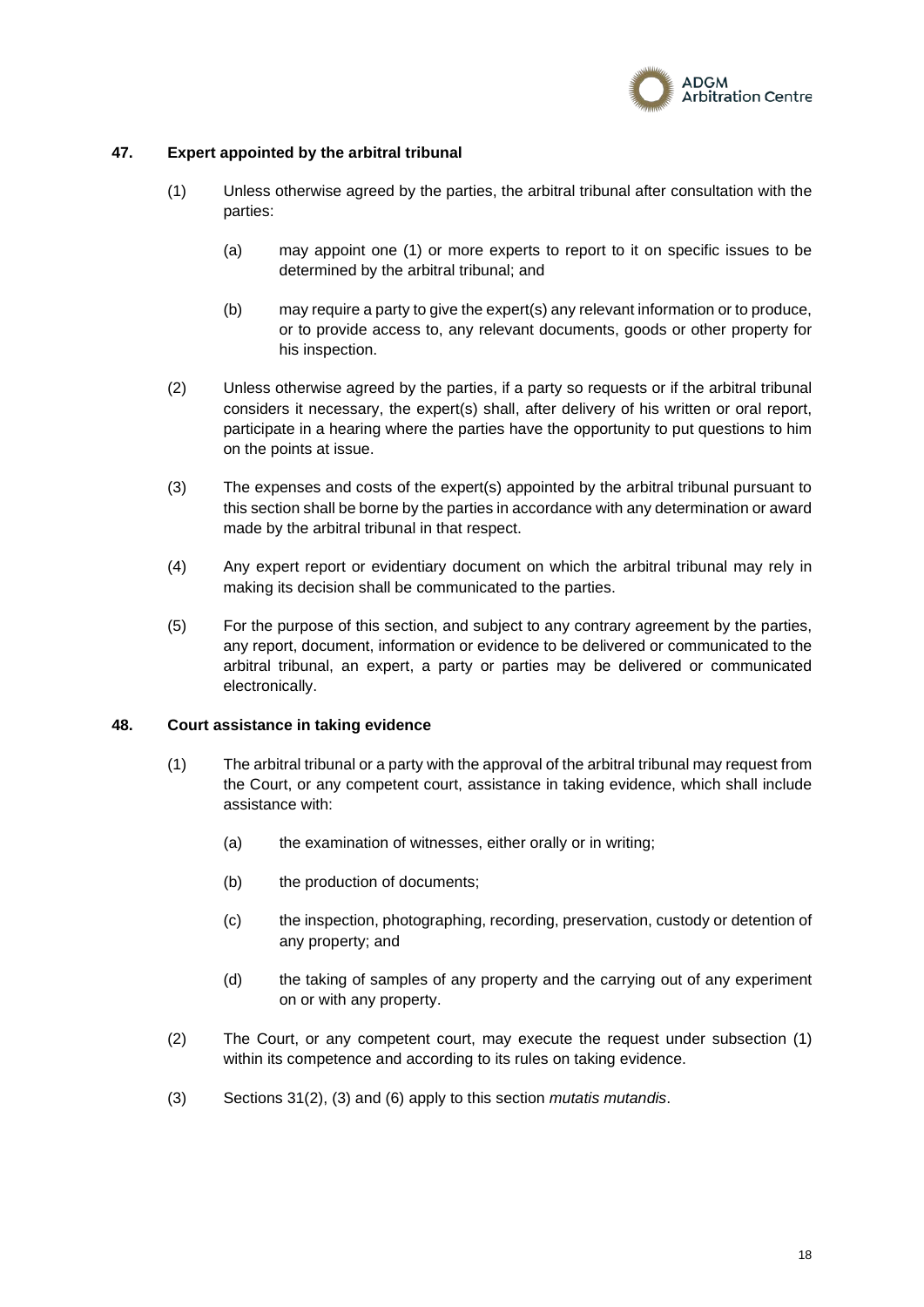

## <span id="page-21-0"></span>**Chapter 7 – Making of award and termination of proceedings**[7](#page-21-5)

#### <span id="page-21-6"></span><span id="page-21-1"></span>**49. Rules applicable to substance of dispute**

- (1) The arbitral tribunal shall decide the dispute in accordance with the rules of law chosen by the parties. Any designation of the law or legal system of a given State or jurisdiction shall be construed, unless otherwise expressed, as directly referring to the substantive law of that State or jurisdiction and not to its conflict of laws rules.
- (2) In the absence of any designation by the parties, the arbitral tribunal shall decide the dispute in accordance with the rules of law it considers appropriate.
- (3) In either case, the arbitral tribunal shall take trade usages into account.

#### <span id="page-21-7"></span><span id="page-21-2"></span>**50. Decision making by panel of arbitrators**

In arbitral proceedings with more than one (1) arbitrator, any decision of the arbitral tribunal shall be made, unless otherwise agreed by the parties, by a majority of all its members. If there is no majority, the award shall be made by the president of the arbitral tribunal alone. However, questions of procedure may be decided by a presiding arbitrator, if so authorised by the parties or all members of the arbitral tribunal.

#### <span id="page-21-3"></span>**51. Remedies**

- (1) The parties are free to agree on the powers exercisable by the arbitral tribunal as regards to remedies.
- <span id="page-21-4"></span>(2) Subject to any contrary agreement by the parties, the tribunal shall have the power to grant any remedy permitted under the substantive law governing the claim for which the remedy is sought.
- (3) Unless otherwise agreed by the parties, and subject to any contrary provision of any applicable law referred to in subsection [\(2\),](#page-21-4) the tribunal's powers to award remedies shall include (but shall not be limited to) the following:
	- (a) The tribunal may make a declaration as to any matter to be determined in the proceedings;
	- (b) The tribunal may order the payment of a sum of money, in any currency; and
	- (c) The tribunal has the same powers as the court:
		- (i) To order a party to do or refrain from doing anything;
		- (ii) To order specific performance of a contract (other than a contract relating to land); and
		- (iii) To order the rectification, setting aside or cancellation of a deed or other document.

<span id="page-21-5"></span><sup>7</sup> Amended 23 December 2020.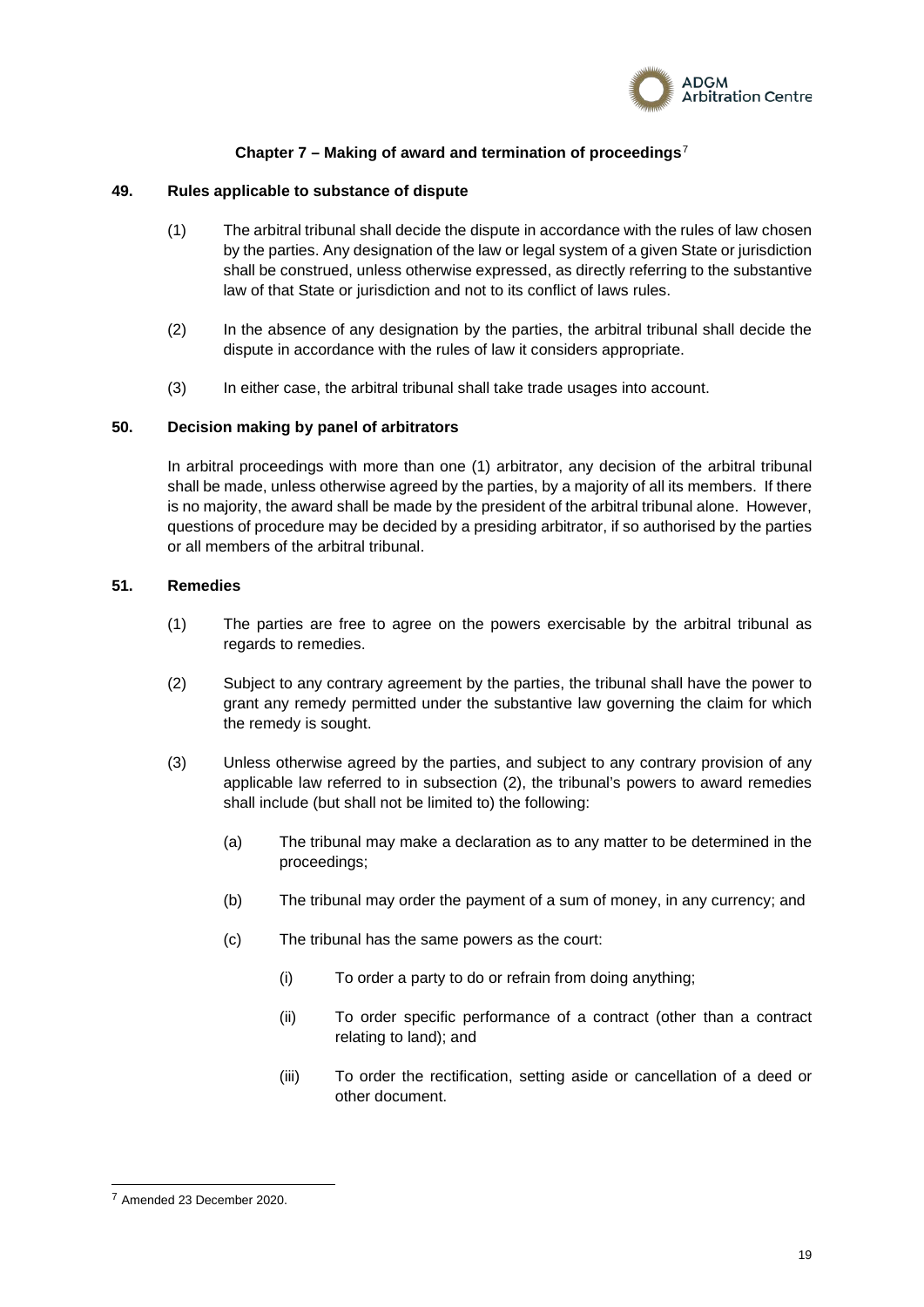

## <span id="page-22-0"></span>**52. Interest**

- (1) The parties are free to agree on the powers of the tribunal as regards to the award of interest.
- <span id="page-22-4"></span>(2) Subject to any contrary agreement by the parties, the tribunal's powers as regards to the awarding of interest shall be in accordance with the substantive law governing the claim for which an award of interest is sought.
- <span id="page-22-5"></span>(3) Unless otherwise agreed by the parties, and subject to any contrary provision of any applicable law referred to in subsection [\(2\),](#page-22-4) the tribunal's powers to award interest shall include (but shall not be limited to) the following powers:
	- (a) The tribunal may award simple or compound interest from such dates, at such rates and with such rests as it considers meets the justice of the case –
		- (i) on the whole or part of any amount awarded by the tribunal, in respect of any period up to the date of the award; or
		- (ii) on the whole or part of any amount claimed in the arbitration and outstanding at the commencement of the arbitral proceedings but paid before the award was made, in respect of any period up to the date of payment.
	- (b) The tribunal may award simple or compound interest from the date of the award (or any later date) until payment, at such rates and with such rests as it considers meets the justice of the case, on the outstanding amount of any award (including any award of interest under subsection [\(3\)](#page-22-5) and any award as to costs).
- (4) References in this section to an amount awarded by the tribunal include an amount payable in consequence of a declaratory award by the tribunal.

## <span id="page-22-1"></span>**53. Settlement**

- (1) If, during arbitral proceedings, the parties settle the dispute, the arbitral tribunal shall terminate the proceedings and, if requested by the parties and agreed to by the arbitral tribunal, record the settlement in the form of an arbitral award on agreed terms.
- (2) An award on agreed terms shall be made in accordance with the provisions of section [55](#page-22-3) and shall state that it is an agreed award. Such an award has the same status and effect as any award made on the merits of the case.

#### <span id="page-22-2"></span>**54. Awards on different aspects of matters**

The arbitral tribunal may make more than one award at different times on different aspects of the matters to be determined.

#### <span id="page-22-6"></span><span id="page-22-3"></span>**55. Form and contents of award**

(1) The award shall be made in writing.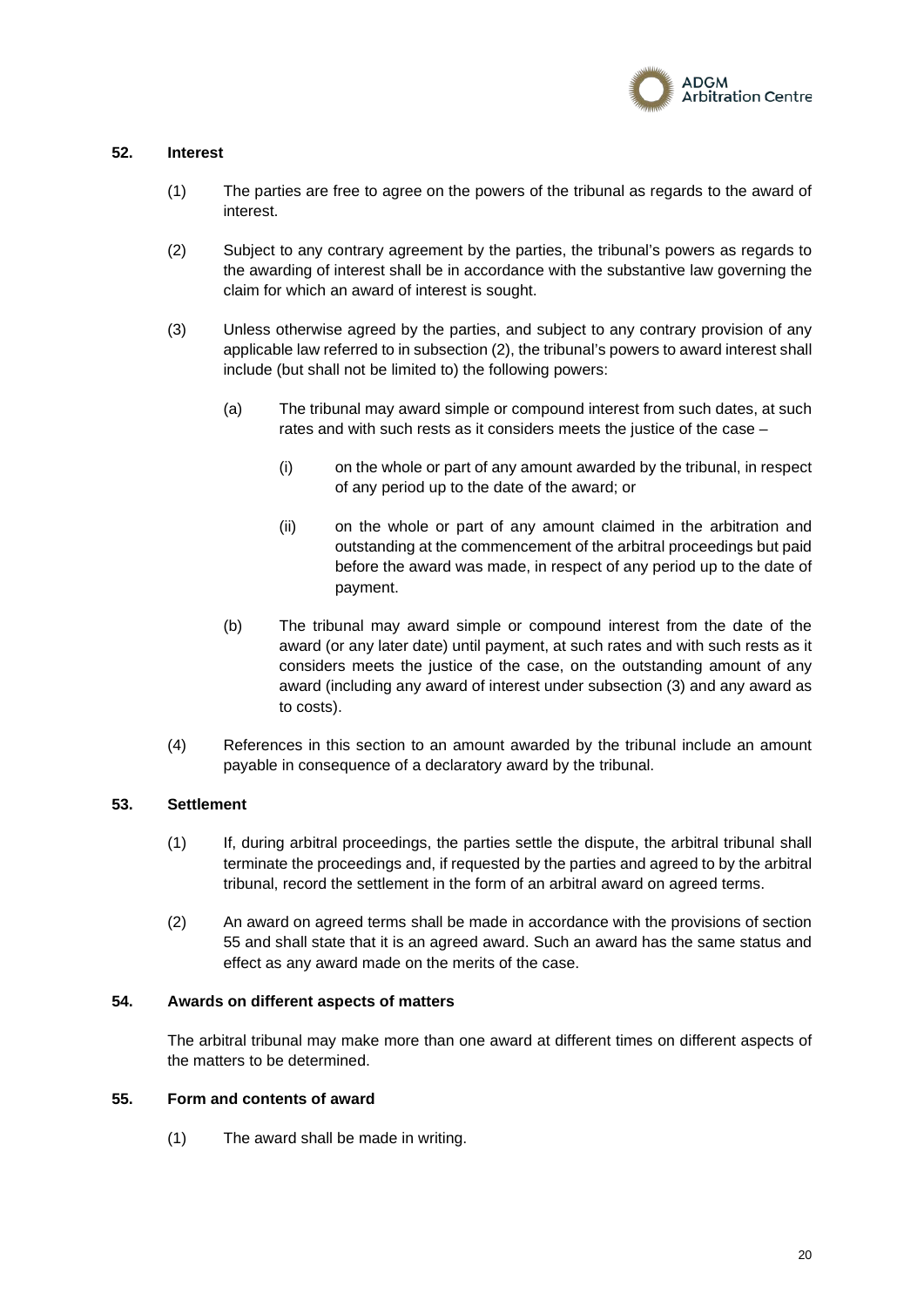

- (2) The award shall state the reasons upon which it is based, unless the parties have agreed that no reasons are to be given or the award is an award on agreed terms under section [53.](#page-22-1)
- <span id="page-23-1"></span>(3) The award shall state its date and the seat of the arbitration as determined in accordance with section [34\(1\).](#page-14-6) The award shall be deemed to have been made at the seat of the arbitration, irrespective of where it is written or signed, and regardless of the method whereby it is signed, whether it is signed by the members of the arbitral tribunal in person, it is sent to be signed by each member separately, or it is signed by electronic means.
- (4) An award signed by electronic means shall have the same legal validity and enforceability and constitute the original award for the purposes of section [61\(2\)\(a\)](#page-27-2) of these Regulations, as an award with manually executed signatures of arbitral tribunal.
- (5) After the award is made, an electronic copy shall be delivered to each party. An original hard copy of the award shall be delivered on request of a party.
- (6) The arbitral tribunal shall fix the costs of the arbitration in its award or as provided for in subsection [\(8\)](#page-23-0) below. Unless the arbitral tribunal determines otherwise, the recoverable costs of the arbitration shall be determined on the basis that they are reasonable and proportionate. The term "costs" includes:
	- (a) the fees of the arbitral tribunal to be stated separately as to each arbitrator;
	- (b) the travel and other expenses incurred by the arbitrators;
	- (c) the costs of expert advice and of other assistance required by the arbitral tribunal;
	- (d) the travel and other expenses of witnesses;
	- (e) other costs for the conduct of the arbitration, including those for meeting rooms, technological solutions such as electronic document management and virtual hearing platforms, interpreters and transcription services;
	- (f) the costs for legal representation and assistance of the successful party if such costs were claimed during the arbitration;
	- (g) the costs of any party-appointed experts if such costs were claimed during the arbitration; and
	- (h) any fees and expenses of any arbitral institution or appointing authority.
- (7) In fixing the costs of the arbitration, the arbitral tribunal may direct to whom, by whom, and in what manner, the whole or any part of the costs shall be paid.
- <span id="page-23-0"></span>(8) If the arbitral tribunal does not fix the costs of the arbitration in its award, a party to the arbitral proceedings may, within 30 days of receiving the award, apply to the arbitral tribunal for a further award on costs. After giving the parties an opportunity to make representations, the arbitral tribunal shall make a further award on costs.
- <span id="page-23-2"></span>(9) Subject only to sections [58](#page-25-1) and [62,](#page-27-1) all awards made by the arbitral tribunal shall be final and binding on the parties.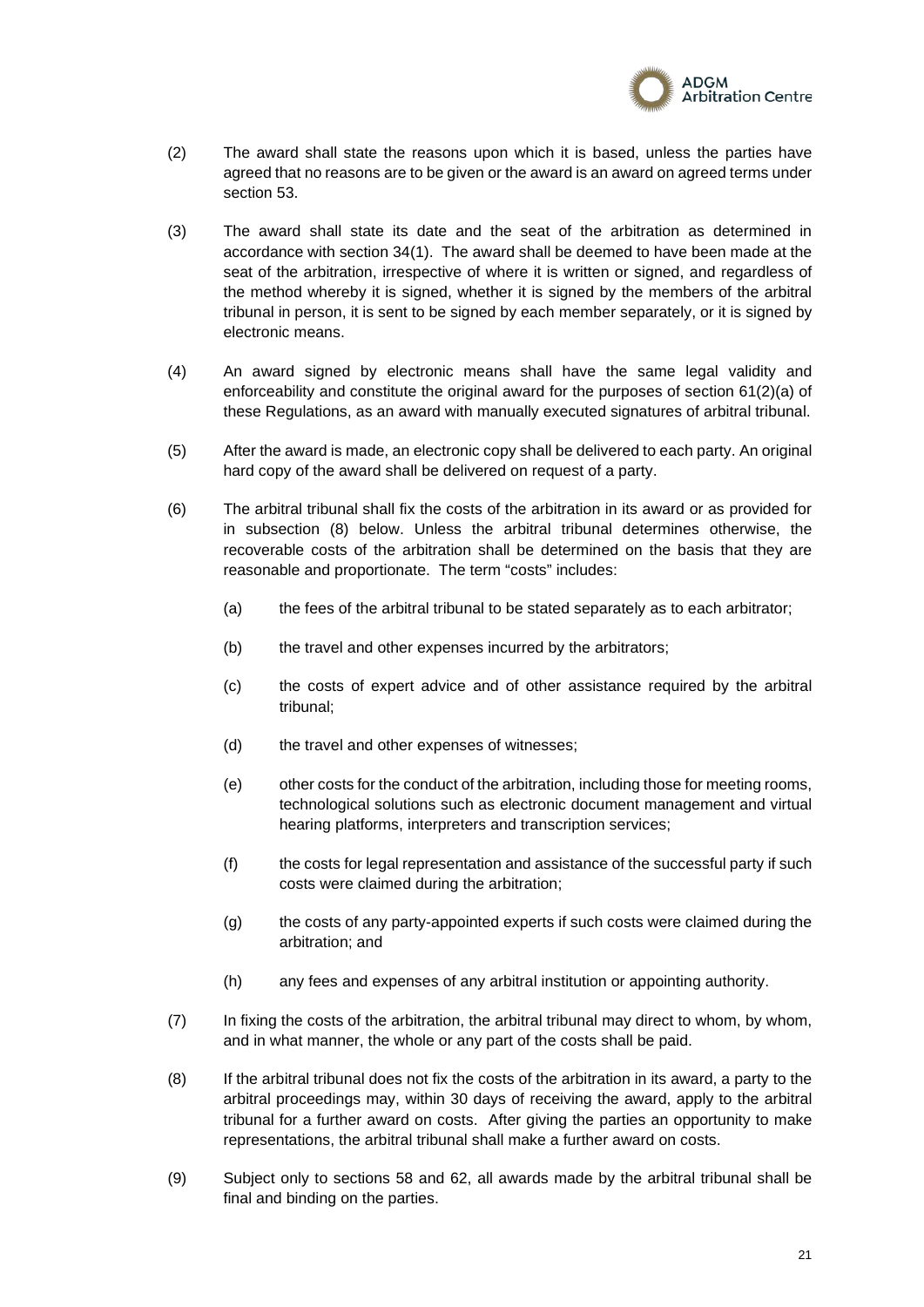

## <span id="page-24-7"></span><span id="page-24-0"></span>**56. Termination of proceedings**

- (1) The arbitral proceedings are terminated by the arbitral tribunal's award, or where more than one (1) award is made by the arbitral tribunal's final or last award, or by an order of the arbitral tribunal in accordance with subsection [\(2\).](#page-24-3)
- <span id="page-24-6"></span><span id="page-24-3"></span>(2) The arbitral tribunal shall issue an order for the termination of the arbitral proceedings when:
	- (a) the claimant withdraws his claim, unless the respondent objects thereto and the arbitral tribunal recognises a legitimate interest on his part in obtaining a final settlement of the dispute;
	- (b) the parties agree on the termination of the proceedings; or
	- (c) at the request of a party, the arbitral tribunal finds that the continuation of the proceedings has for any other reason become unnecessary or impossible.

If the arbitral tribunal issues an order for termination under this subsection [\(2\)](#page-24-3) , unless otherwise agreed by the parties, the arbitral tribunal may issue an award on costs in accordance with section [55](#page-22-3) above.

- (3) The mandate of the arbitral tribunal terminates with the termination of the arbitral proceedings, subject to the provisions of subsection [\(5\)](#page-24-2) and of sections [57](#page-24-1) and [58.](#page-25-1)
- <span id="page-24-8"></span>(4) The arbitral tribunal may refuse to deliver a final award or an order for termination of the arbitral proceedings in accordance with subsection [\(2\)](#page-24-3) until its fees and expenses are paid in full.
- <span id="page-24-2"></span>(5) Subject to any process agreed between the parties in the arbitration agreement, if the arbitral tribunal refuses to deliver an award or order until its fees and expenses are paid, any party to the arbitral proceedings may request the arbitral institution administering the arbitration or, where there is no such institution, the Court to determine, by such means as it considers appropriate, the amount of the fees and expenses properly payable to the arbitral tribunal.

## <span id="page-24-1"></span>**57. Correction and interpretation of award; additional award**

- (1) The parties are free to agree on the powers of the arbitral tribunal to correct, interpret an award or make an additional award.
- <span id="page-24-5"></span>(2) If, or to the extent there is no such agreement, the following provisions shall apply.
- <span id="page-24-4"></span>(3) Within 30 days of receipt of the award, unless another period of time has been agreed upon by the parties:
	- (a) a party, with notice to the other party, may request the arbitral tribunal to correct in the award any errors in computation, any clerical or typographical errors or any errors of a similar nature; or
	- (b) if so agreed by the parties, a party, with notice to the other party, may request the arbitral tribunal to give an interpretation of a specific point or part of the award.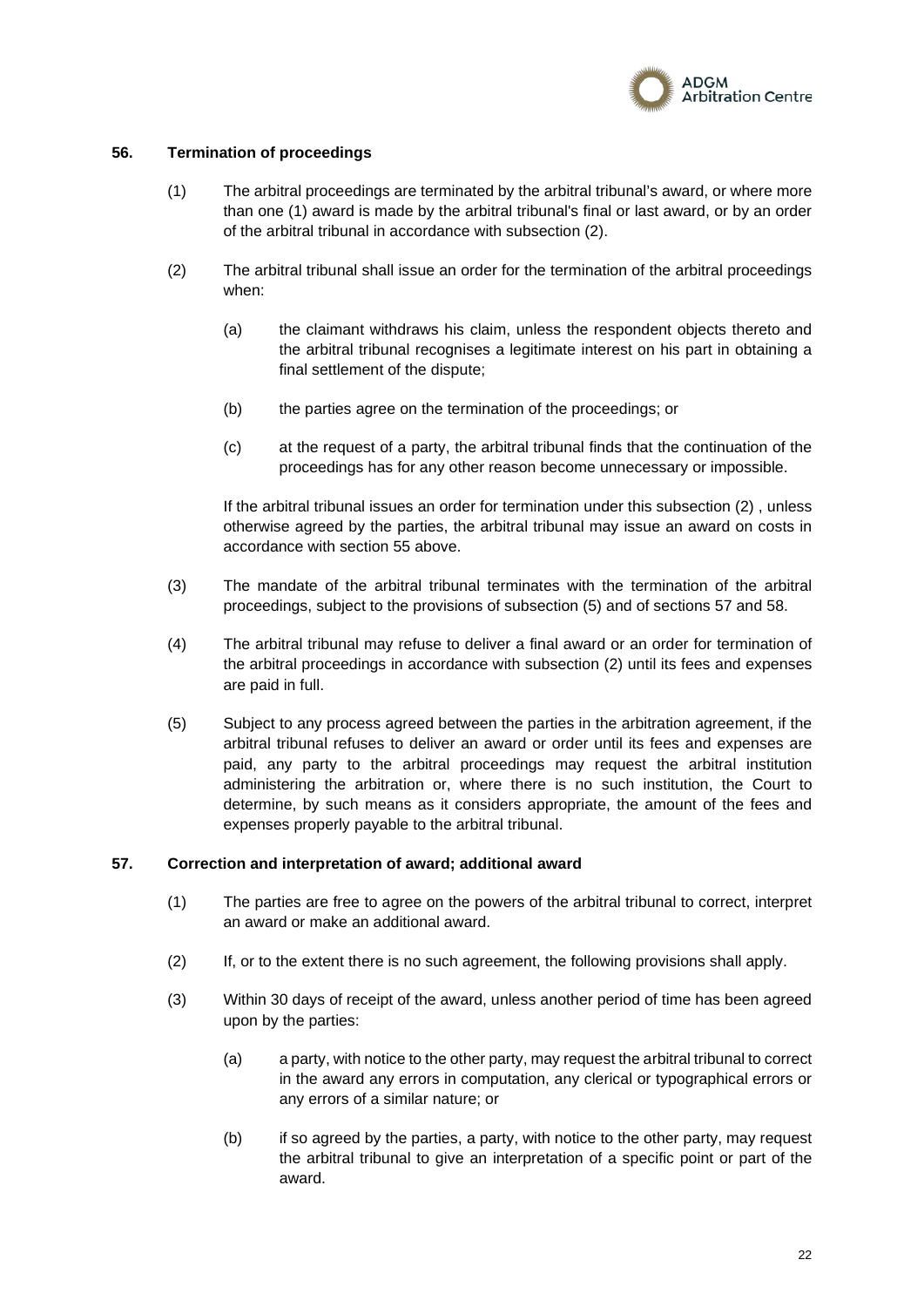

- (4) If the arbitral tribunal considers the request to be justified, it shall make the correction or give the interpretation within 30 days of receipt of the request. The correction or interpretation shall form part of the award.
- (5) The arbitral tribunal may correct any error of the type referred to in subsection [\(3\)\(a\)](#page-24-4) on its own initiative within 30 days of the date of the award.
- <span id="page-25-2"></span>(6) Unless otherwise agreed by the parties or in respect of an agreed award made under section [53,](#page-22-1) a party, with notice to the other party, may request, within 30 days of receipt of the award, the arbitral tribunal to make an additional award as to claims presented in the arbitral proceedings but omitted from the award. If the arbitral tribunal considers the request to be justified, it shall make the additional award within 60 days.
- (7) The arbitral tribunal may extend, if necessary, the period of time within which it shall make a correction, interpretation or an additional award under subsection [\(3\)](#page-24-5) or [\(6\).](#page-25-2)

## <span id="page-25-0"></span>**Chapter 8 – Recourse against award**

#### <span id="page-25-1"></span>**58. Application for setting aside as exclusive recourse against arbitral award**[8](#page-25-4)

- (1) Recourse to the Court against an arbitral award made in an arbitration which has its seat in the Abu Dhabi Global Market may be made only by an application for setting aside in accordance with subsection [\(2\).](#page-25-3) Such an application may only be made to the Court.
- <span id="page-25-3"></span>(2) An arbitral award may be set aside by the Court only if:
	- (a) the party making the application furnishes proof that:
		- (i) a party to the arbitration agreement was, under the law applicable to it, under some incapacity;
		- (ii) the arbitration agreement is not valid under the law to which the parties have subjected it or, failing any indication thereon, under the law of the Abu Dhabi Global Market;
		- (iii) the party against whom the award is invoked was not given proper notice of the appointment of an arbitrator or of the arbitral proceedings or was otherwise unable to present his case;
		- (iv) the award deals with a dispute not contemplated by or not falling within the terms of the submission to arbitration, or it contains decisions on matters beyond the scope of the submission to arbitration, provided that, if the decisions on matters submitted to arbitration can be separated from those not so submitted, that part of the award which contains decisions on matters not submitted to arbitration may be set aside; or
		- (v) the composition of the arbitral tribunal or the arbitral procedure was not in accordance with the agreement of the parties, or failing such

<span id="page-25-4"></span><sup>8</sup> Amended 23 December 2020.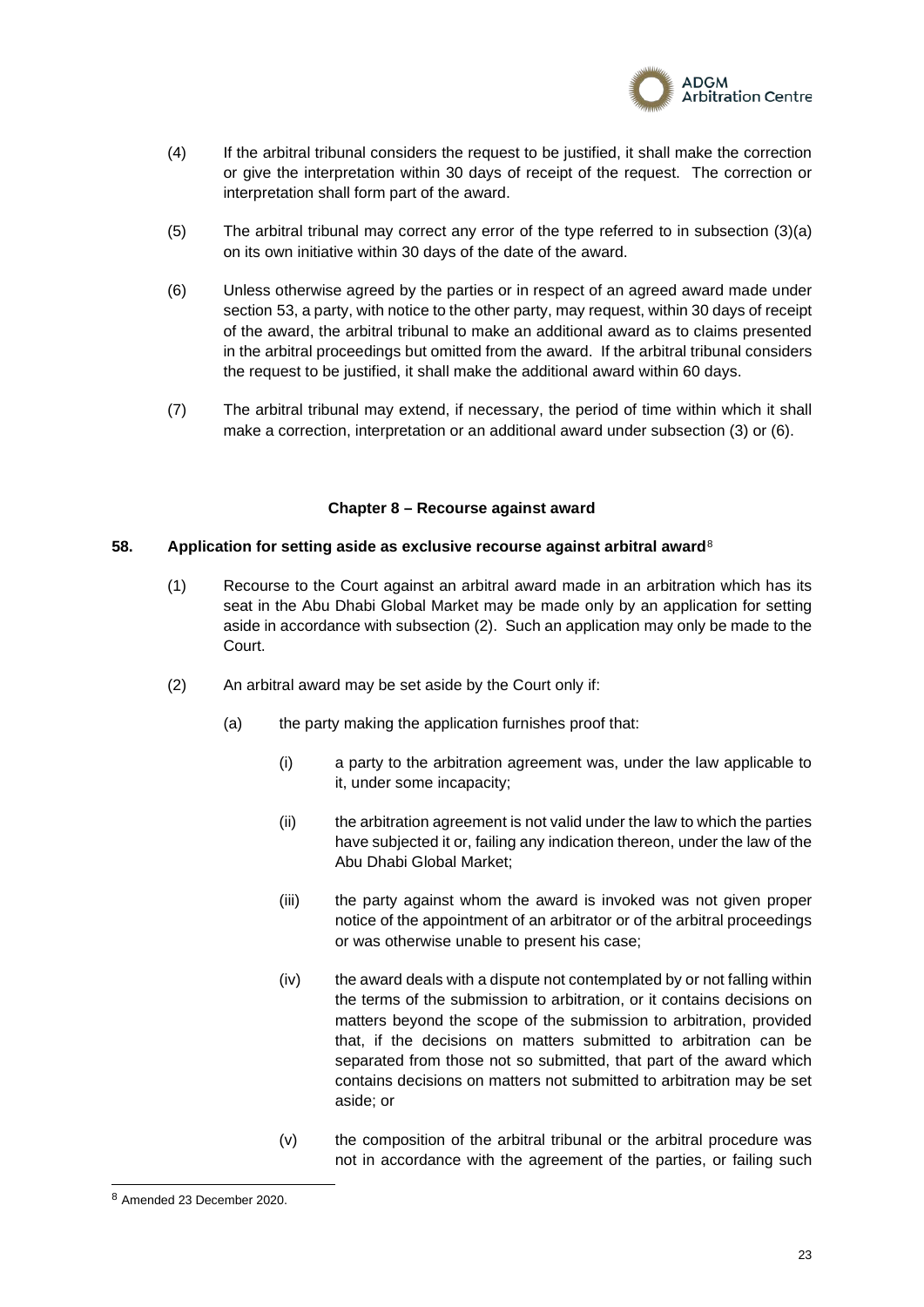

agreement, was not in accordance with the law of the Abu Dhabi Global Market.

- (b) the Court finds that:
	- (i) the subject-matter of the dispute is not capable of settlement by arbitration under the laws of the Abu Dhabi Global Market; or
	- (ii) the recognition or enforcement of the award would be contrary to the public policy of the UAE.
- (c) An application for setting aside may not be made after three (3) months have elapsed from the date on which the party making that application had received the award or, if the parties have agreed to any other arbitral process of appeal or review, the date when the applicant or appellant was notified of the result of that process or, if a request had been made under section [57,](#page-24-1) from the date on which that request had been disposed of by the arbitral tribunal or after such longer period as the parties to the arbitration have agreed in writing.
- (3) Save as set out in this section, there shall be no other recourse or appeal to the Court against an arbitral award made in an arbitration which has its seat in the Abu Dhabi Global Market.
- (4) For the avoidance of doubt, the Court must not undertake a merits review of the award either on fact or law.

## <span id="page-26-0"></span>**59. Waiver of the right to bring an action for setting aside**[9](#page-26-3)

- (1) The parties may, by an express statement in the arbitration agreement or by a subsequent written agreement, waive fully the right to bring an action for setting aside or they may limit it to one or several of the grounds listed in section [58\(2\).](#page-25-3)
- (2) If the parties have waived the right to bring an action for setting aside the award and if the award is to be enforced in the Abu Dhabi Global Market, the arbitral award may nonetheless be denied recognition and enforcement pursuant to section [62.](#page-27-1)

## **PART 4: THE RECOGNITION AND ENFORCEMENT OF AWARDS**

## <span id="page-26-4"></span><span id="page-26-2"></span><span id="page-26-1"></span>**60. Application of this Part**

- (1) This [Part 4](#page-26-1) applies to:
	- (a) arbitral awards made in arbitrations where the seat of the arbitration is the Abu Dhabi Global Market;
	- (b) New York Convention Awards; and
	- (c) all other arbitral awards which are sought to be recognised and enforced in the Abu Dhabi Global Market, irrespective of the State or jurisdiction in which they are made.

<span id="page-26-3"></span><sup>9</sup> Amended 23 December 2020.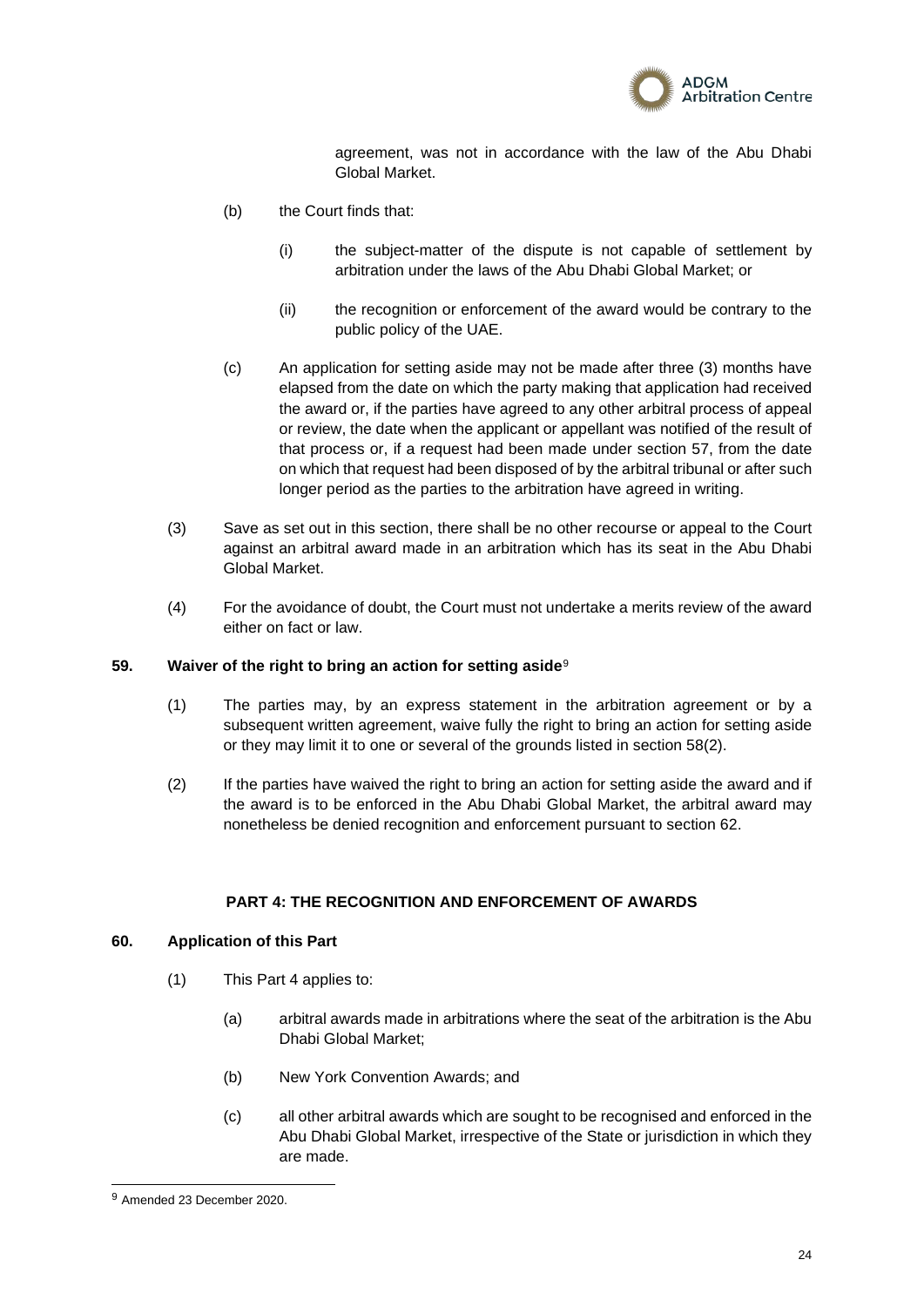

(2) For the avoidance of doubt, where the UAE has entered into an applicable treaty for the recognition and enforcement of arbitral awards, that treaty shall apply in the Abu Dhabi Global Market and the Court shall comply with the terms of such treaty. This includes, but is not limited to, the New York Convention.

## <span id="page-27-0"></span>**61. Recognition and enforcement of awards**

- $(1)$  An award within the meaning of subsection [60\(1\):](#page-26-4)
	- (a) shall be recognised as binding within the Abu Dhabi Global Market on the persons between whom it was made and may accordingly be relied on by those persons by way of defence, set-off or otherwise in any legal proceedings in the Abu Dhabi Global Market; and
	- (b) shall be enforced within the Abu Dhabi Global Market as if it were a judgment of the Court and all of the Court's powers in respect of the enforcement of judgments shall apply to the enforcement of arbitral awards in the manner prescribed in this [Part 4](#page-26-1) and any rules made for that purpose.
- <span id="page-27-2"></span>(2) The party seeking the recognition or enforcement of an award within the meaning of subsection [60\(1\)](#page-26-4) shall provide to the Court:
	- (a) the original or a duly certified copy of the arbitral award in respect of which enforcement is sought; and
	- (b) a copy of the arbitration agreement pursuant to which that arbitral award was rendered.

If the award or the agreement is not made in English, the Court may request the party to provide a translation thereof.

- (3) Where, upon the application of a party for the recognition or enforcement of an arbitral award, the Court decides that the award shall be recognised or enforced, it shall issue an order to that effect.
- (4) An order recognising or enforcing an arbitral award shall be issued in English, unless the Court shall determine otherwise. If the Court determines that the order should be issued in another language in addition to English, either language version, in its original or certified copy form, shall constitute sufficient proof of the order for recognition or enforcement.
- (5) Subject to Article 13 of the ADGM Founding Law, awards recognised by the Court may be enforced outside the Abu Dhabi Global Market in accordance with the applicable legislation in force and recognition under these Regulations includes ratification for the purposes of any such applicable legislation.

## <span id="page-27-3"></span><span id="page-27-1"></span>**62. Grounds for refusing recognition or enforcement**

- (1) Recognition or enforcement of an arbitral award, irrespective of the State or jurisdiction in which it was made, may be refused by the Court only if:
	- (a) the party making the application furnishes proof that: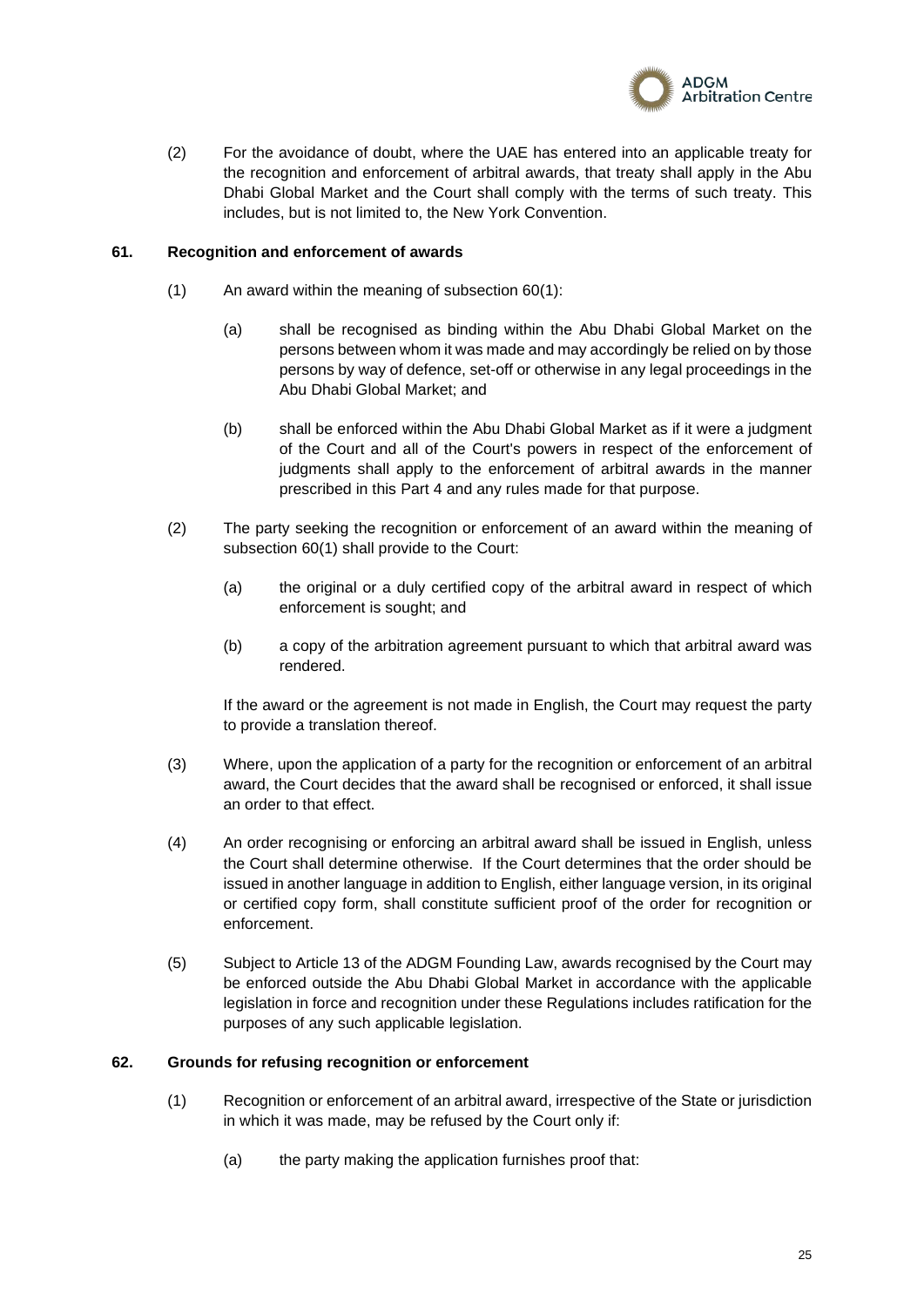

- (i) a party to the arbitration agreement was, under the law applicable to it, under some incapacity;
- (ii) the arbitration agreement is not valid under the law to which the parties have subjected it or, failing any indication thereon, under the law of the country where the award was made;
- (iii) the party against whom the award is invoked was not given proper notice of the appointment of an arbitrator or of the arbitral proceedings or was otherwise unable to present his case;
- (iv) the award deals with a difference not contemplated by or not falling within the terms of the submission to arbitration, or it contains decisions on matters beyond the scope of the submission to arbitration, provided that, if the decisions on matters submitted to arbitration can be separated from those not so submitted, that part of the award which contains decisions on matters submitted to arbitration may be recognised and enforced;
- (v) the composition of the arbitral tribunal or the arbitral procedure was not in accordance with the agreement of the parties, or failing such agreement, was not in accordance with the law of the country where the arbitration took place; or
- (vi) the award has not yet become binding on the parties, or has been set aside or suspended by a competent authority of the country in which, or under the law of which, that award was made.
- (b) the Court finds that:
	- (i) the subject-matter of the difference is not capable of settlement by arbitration under the laws of the Abu Dhabi Global Market; or
	- (ii) the recognition or enforcement of the award would be contrary to the public policy of the UAE.
- (2) If an application for the setting aside or suspension of an award has been made to a court referred to in subsection [\(1\),](#page-27-3) the Court may, if it considers it proper, adjourn its decision and may also, on the application of the party seeking recognition or enforcement of the award, order the other party to provide appropriate security.
- (3) Any party seeking recourse against an arbitral award made in the seat of the Abu Dhabi Global Market shall not be permitted to make an application under subsection [\(1\)](#page-27-3) if it has made or could have made an application under section [58](#page-25-1) of these Regulations.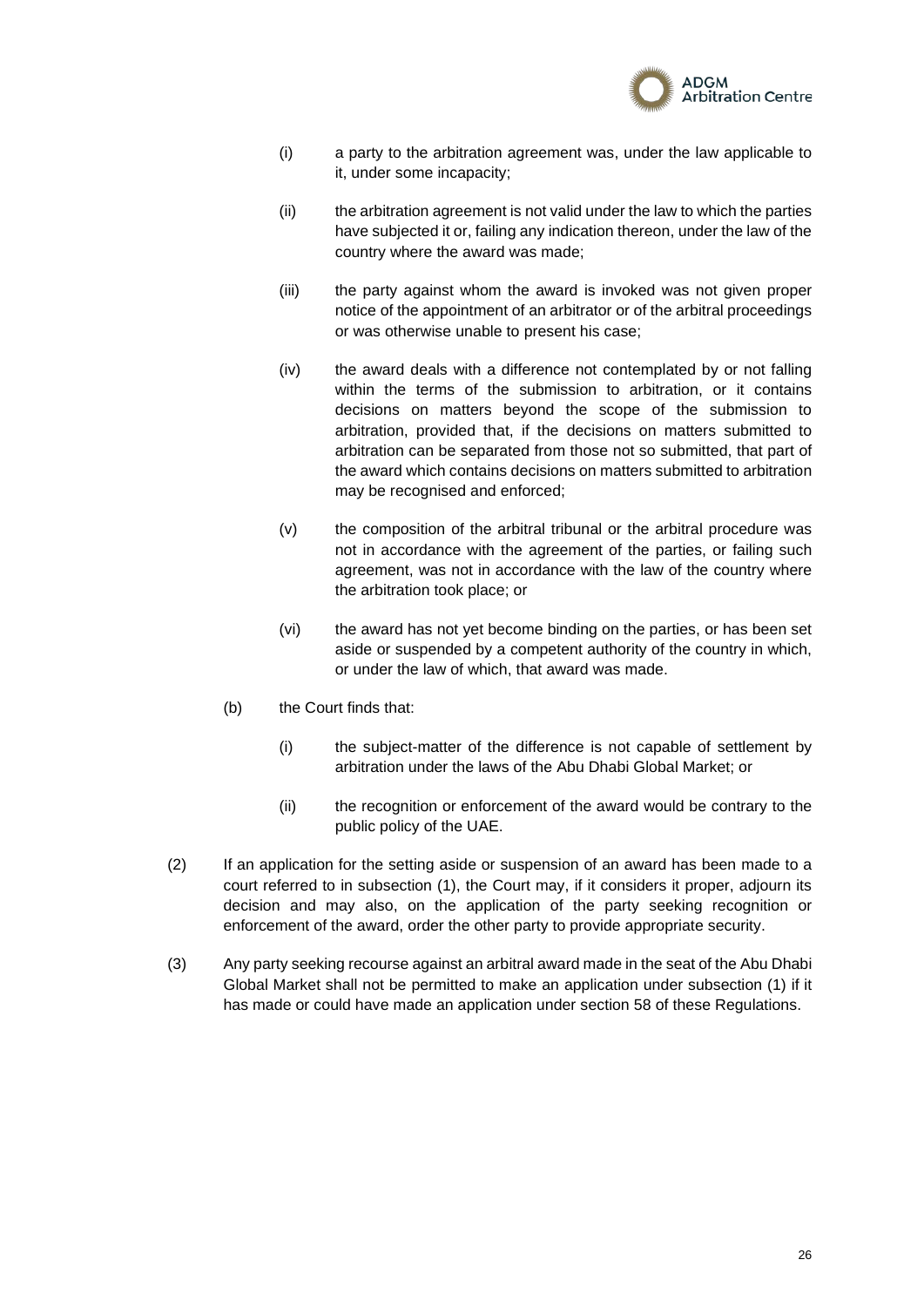

## **SCHEDULE 1**

## **INTERPRETATION**

#### <span id="page-29-1"></span><span id="page-29-0"></span>**1. Rules of interpretation**[10](#page-29-2)

- (1) In these Regulations, unless a contrary intention appears, a reference to:
	- (a) a statutory provision includes a reference to the statutory provision as amended or re-enacted from time to time;
	- (b) a person includes any natural person, body corporate or body unincorporate, including a company, partnership, unincorporated association, government or state;
	- (c) an obligation to publish or cause to be published a particular document shall, unless expressly provided otherwise in these Regulations, include publishing or causing to be published in printed or electronic form;
	- (d) a day shall refer to a business day, being a normal working day in the Abu Dhabi Global Market;
	- (e) a calendar year shall mean a year of the Gregorian calendar;
	- (f) a reference to the masculine gender includes the feminine and *vice versa*; and
	- (g) words in the singular shall include the plural and *vice versa.*
- (2) The headings in these Regulations shall not affect the interpretation of these Regulations.
- (3) Where a provision of these Regulations leaves the parties free to determine or agree upon an issue, such freedom includes the right of the parties to authorise a third party, including an arbitration institution or appointing authority, to make a determination on that issue.
- (4) A reference in these Regulations to a Part, Section or Schedule by number only, and without further identification, is a reference to the Part, Section or Schedule of that number in these Regulations.
- (5) A reference in a section or other division of these Regulations to a subsection, paragraph, subparagraph or section by number or letter only is a reference to the subsection, paragraph, subparagraph or section of that number or letter contained in the section or other division of these Regulations in which that reference occurs.
- (6) Unless the context otherwise requires, where these Regulations refer to an enactment, the reference is to that enactment as amended from time to time, and includes a reference to that enactment as extended or applied by or under another enactment, including any other provision of that enactment.

<span id="page-29-2"></span><sup>10</sup> Amended 23 December 2020.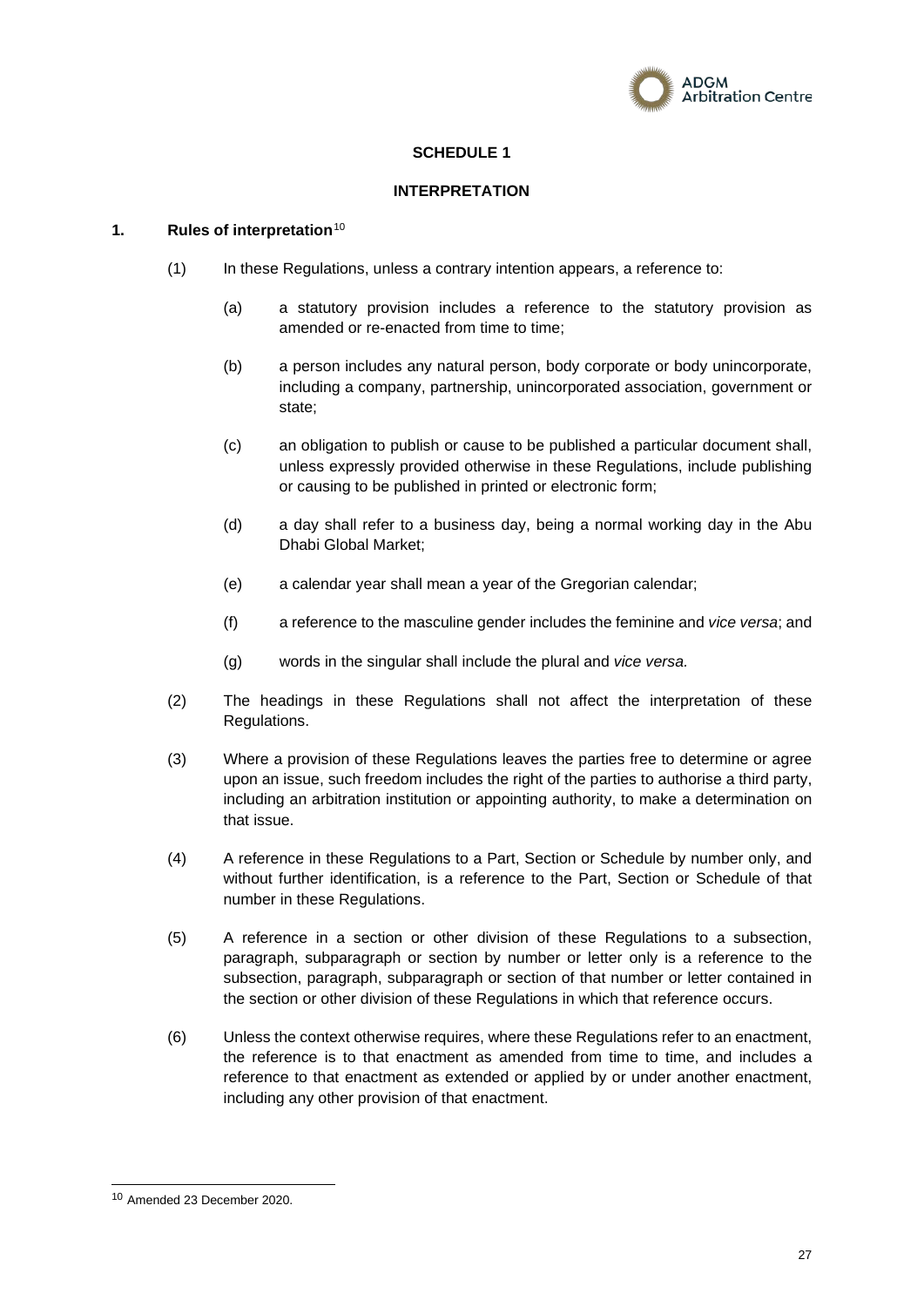

- (7) References in these Regulations to a writing, filing, instrument or certificate include any mode of communication that preserves a record of the information contained therein and is capable of being reproduced in tangible form, including electronic means.
- (8) Where a provision of these Regulations refers to the fact that the parties have agreed or that they may agree or in any other way refers to an agreement of the parties, such agreement includes any arbitration rules, including those of any institution, referred to in that agreement.
- (9) Where a provision of these Regulations, other than in sections [46\(a\)](#page-19-1) and [56\(2\)\(a\),](#page-24-6) refers to a claim, it also applies to a counter-claim, and where it refers to a defence, it also applies to a defence to such counter-claim.
- (10) A reference in these Regulations to a hearing, argument or a report being conducted or delivered orally includes a remote hearing, argument or report that allows parties to orally present their case by using technological solutions such as telephone, video conference or other communication technology.

## **2. Legislation in the Abu Dhabi Global Market**

References to legislation in these Regulations shall be construed in accordance with the following provisions:

- (a) Federal Law is law made by the federal government of the United Arab Emirates;
- (b) Abu Dhabi Law is law made by the Ruler, as applicable in the Emirate of Abu Dhabi; and
- (c) these Regulations are the Arbitration Regulations 2015 made by the Board.

## **3. Defined Terms**[11](#page-30-0)

In these Regulations, unless the context indicates otherwise, the defined terms listed below shall have the corresponding meanings:

- (a) "Abu Dhabi Global Market" has the meaning given in section 1 of the Interpretation Regulations 2015;
- (b) "arbitral tribunal" means a sole arbitrator, a panel of arbitrators or an emergency arbitrator appointed pursuant to the rules of arbitration agreed to or adopted by the parties or pursuant to these Regulations;
- (c) "Board" has the meaning given in section 1 of the Interpretation Regulations 2015;
- (d) "Confidential Information" means any information relating to:
	- (i) the arbitral proceedings under the arbitration agreement; or
	- (ii) an award made in those arbitral proceedings;
- (e) "Court" means the Court of First Instance;

<span id="page-30-0"></span><sup>11</sup> Amended 23 December 2020.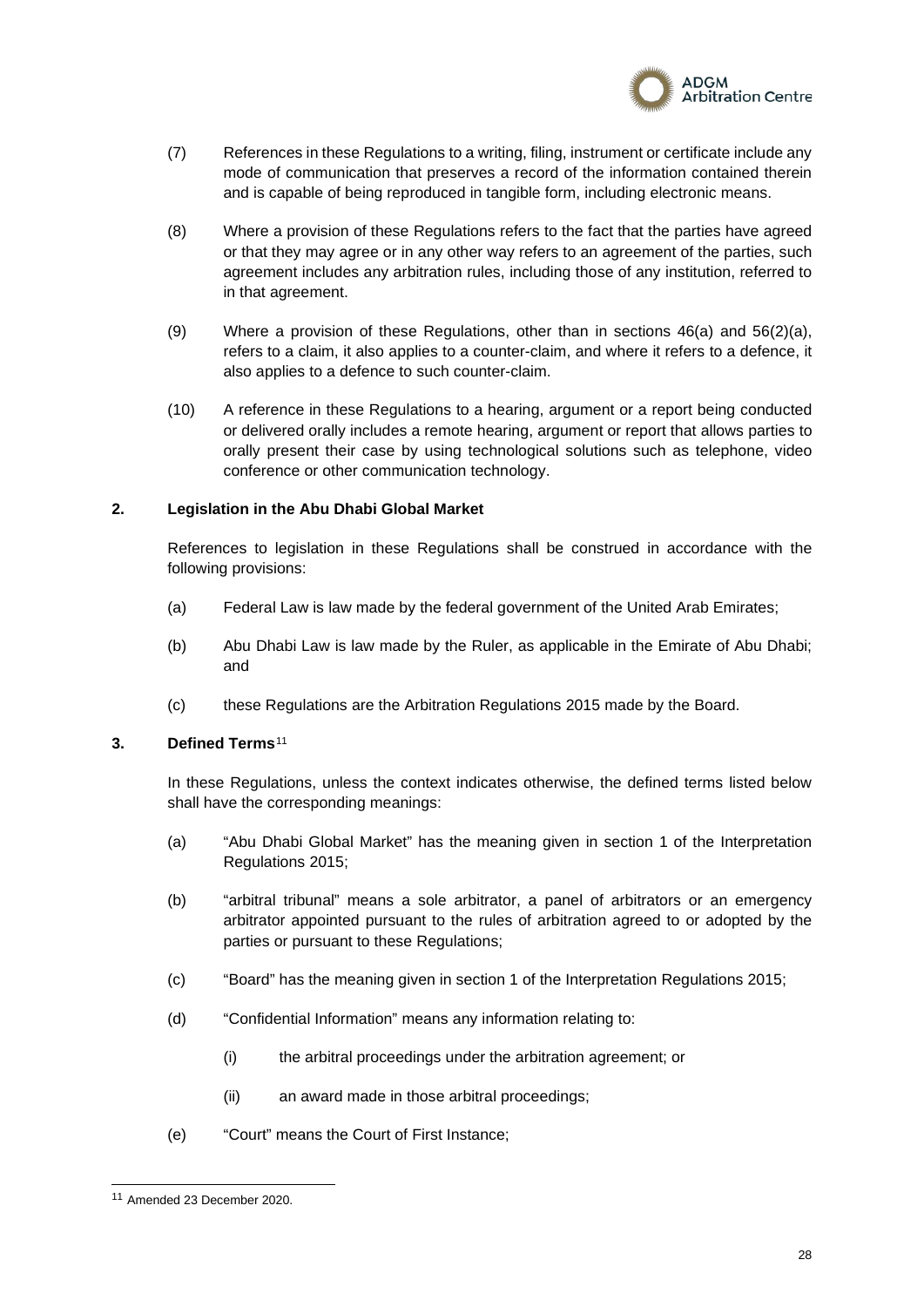

- (f) "court" shall mean any competent court of any State or jurisdiction, including the Court, where applicable;
- (g) "Court of First Instance" has the meaning given in section 229(1) of the Court Regulations;
- (h) "Court Regulations" means the ADGM Courts, Civil Evidence, Judgments, Enforcement and Judicial Appointments Regulations 2015;
- (i) "dispute" includes any difference;
- (j) "hearing" includes a procedural hearing or a case management conference prior to or after the presentation of evidence or oral argument;
- (k) "legal proceedings" means civil proceedings in the ADGM Courts;
- (I) "legislation" includes regulations or rules made under legislation;
- (m) "ADGM Founding Law" means Law No. (4) of 2013 concerning Abu Dhabi Global Market, as amended by Law No. (12) of 2020, issued by His Highness the Ruler;
- (n) "New York Convention" means the Convention on the Recognition and Enforcement of Foreign Arbitral Awards adopted by the United Nations Conference on International Commercial Arbitration on 10 June 1958;
- (o) "New York Convention Award" means an award made, in pursuance of an arbitration agreement, in the territory of a state which is a signatory to the New York Convention (other than the UAE). An award shall be treated as made at the seat of the arbitration, regardless of where it was signed, despatched or delivered to any of the parties;
- (p) "Party Representative" means any person, including an employee of a party, who appears in an arbitration on behalf of a party and makes submissions, arguments or representations to the arbitral tribunal on behalf of such party (other than as a witness or expert), whether or not they hold a legal qualification or are admitted to practice law in any jurisdiction;
- (q) "seat" means the juridical seat of the arbitration designated (a) by the parties to the arbitration agreement, or (b) by any arbitral or other institution or person vested by the parties with powers in that regard, or (c) by the arbitral tribunal;
- (r) "these Regulations" means the Arbitration Regulations 2015 issued by the Board of Directors of the Abu Dhabi Global Market, as amended in December 2020;
- (s) "Ruler" means the ruler of the Emirate of Abu Dhabi;
- (t) "third party funding agreement" means an agreement under which a person ("the funder") agrees to fund (directly or indirectly and in whole or in part) the provision of advocacy or litigation services (by a person other than the funder) to a party in return for a sum payable by the party in specified circumstances; and
- (u) "UAE" means the United Arab Emirates.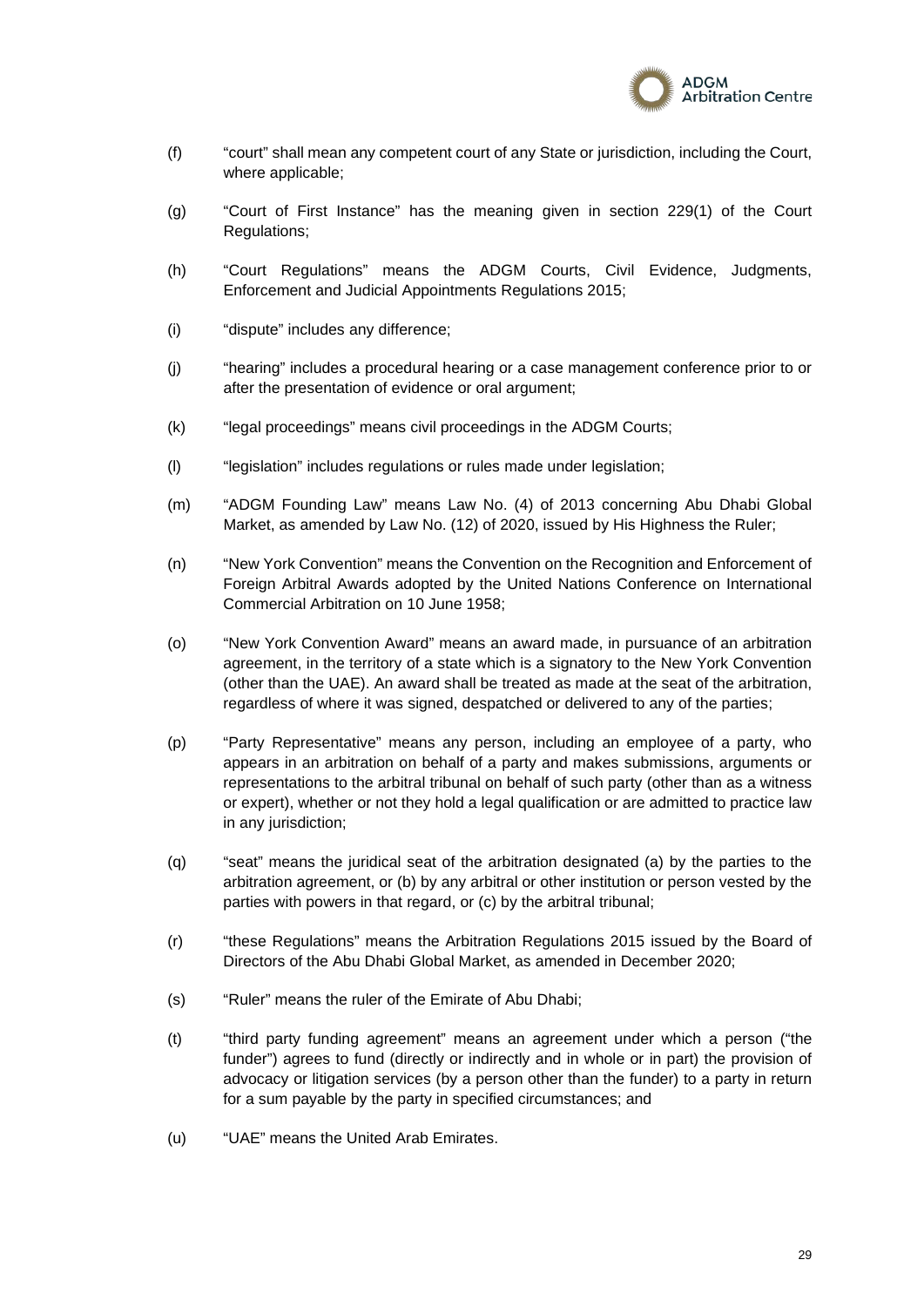

## **SCHEDULE 2[12](#page-32-2)**

## **MANDATORY PROVISIONS OF THE REGULATIONS**

<span id="page-32-1"></span><span id="page-32-0"></span>The mandatory provisions referred to in section 9**Error! Reference source not found.** of the Regulations are the following:

Section [11](#page-5-1) (Waiver and loss of right to object);

Section [12](#page-5-2) (Extent of court intervention);

Section [14](#page-6-1) (Arbitration agreement);

Section [16](#page-6-3) (Stay of legal proceedings);

Section [20](#page-8-0) (Grounds for challenge);

Section [22](#page-9-1) (Failure or impossibility to act);

Section [24](#page-10-0) (Liability of arbitral tribunal and others);

Section [26](#page-10-3) (Objection to the substantive jurisdiction of tribunal);

Section [27](#page-10-4) (Determination of preliminary point of jurisdiction);

Section [30](#page-12-1) (Recognition and enforcement of interim measures by the Court);

Section [31](#page-13-0) (Power of the Court to order interim measures);

Section [32](#page-13-1) (Privacy of arbitration related court proceedings);

Section [33](#page-14-1) (Fair treatment of parties);

Section [34\(4\)](#page-14-3) and [\(5\)](#page-14-5) (Determination of rules of procedure);

Section [35\(2\)](#page-15-8) (Seat of arbitration);

Section **Error! Reference source not found.**[\(1\)](#page-15-7) and [\(2\)](#page-15-6) (Disclosure of a third-party funding agreement);

Section [38\(3\)](#page-16-5) (Consolidation orders – limitation periods);

Section **Error! Reference source not found.** (Party and party's representatives conduct);

Section [45\(2\)](#page-18-5) (Confidentiality of arbitral proceedings and awards);

Section [47\(3\)](#page-20-3) and [\(4\)](#page-20-4) (Expert report or evidentiary document);

Section [48](#page-20-1) (Court assistance in taking evidence);

<span id="page-32-2"></span><sup>12</sup> Amended 23 December 2020.